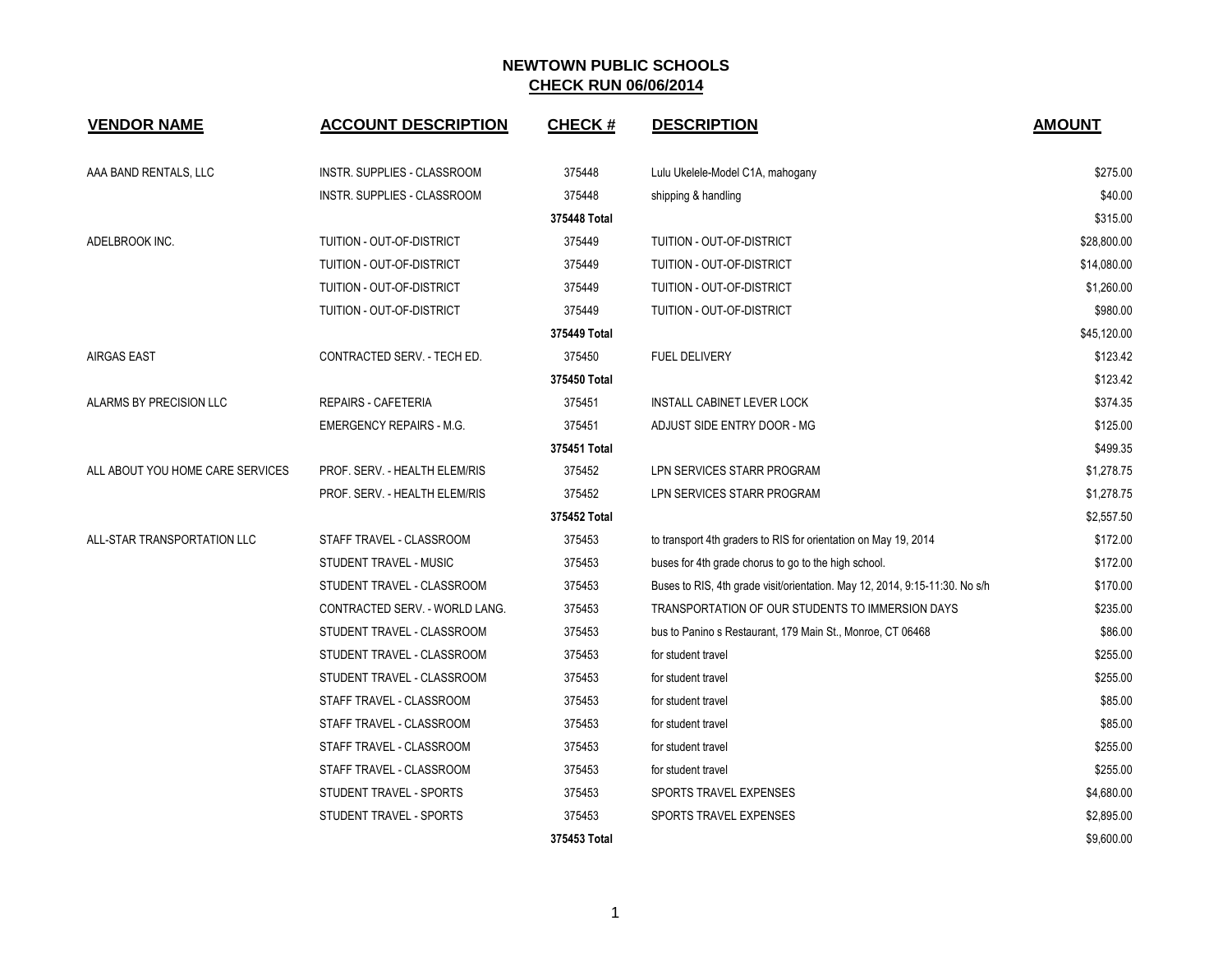| <b>VENDOR NAME</b>             | <b>ACCOUNT DESCRIPTION</b>     | <b>CHECK#</b> | <b>DESCRIPTION</b>                                                      | <b>AMOUNT</b> |
|--------------------------------|--------------------------------|---------------|-------------------------------------------------------------------------|---------------|
| APPLE INC.                     | INSTR. SUPPLIES - T.A.P./FLEX  | 375454        | <b>IPAD WITH RETINA DISPLAY WI-FI</b>                                   | \$798.00      |
|                                | INSTR. SUPPLIES - T.A.P./FLEX  | 375454        | APPLECARE+ FOR IPAD                                                     | \$198.00      |
|                                |                                | 375454 Total  |                                                                         | \$996.00      |
| AQUARION WATER COMPANY OF CT   | WATER - H.S.                   | 375455        | WATER 200331205                                                         | \$23.30       |
|                                |                                | 375455 Total  |                                                                         | \$23.30       |
| ASCOM HASLER/GE CAP PROG       | EQUIP RENTAL - ADMIN.          | 375456        | LEASE FOR FOLDING MACHINE 2013/14                                       | \$316.94      |
|                                |                                | 375456 Total  |                                                                         | \$316.94      |
| <b>ASPEX SOLUTIONS</b>         | PROF. SERV. - SUPER.           | 375457        | ONLINE APPLICATION SYSTEM SERV                                          | \$2,900.00    |
|                                |                                | 375457 Total  |                                                                         | \$2,900.00    |
| AT&T                           | <b>TELEPHONE &amp; CABLE</b>   | 375458        | <b>SERVICES 2013/14</b>                                                 | \$112.44      |
|                                |                                | 375458 Total  |                                                                         | \$112.44      |
| ATLAS PEN & PENCIL CORP.       | INSTR. SUPPLIES - CLASSROOM    | 375459        | Pencils S-9894 foil assortment                                          | \$87.80       |
|                                |                                | 375459 Total  |                                                                         | \$87.80       |
| B & H PHOTO-VIDEO-PRO AUDIO    | <b>SUPPLIES - LIBRARY</b>      | 375460        | HOSA VGA DE15 AV Cable - 10ft/reg. HOVDE15X210A.                        | \$24.12       |
|                                |                                | 375460 Total  |                                                                         | \$24.12       |
| <b>BAGEL DELIGHT</b>           | CONTRACTED SERV. - SUPER.      | 375461        | <b>BAGELS &amp; CREAM CHEESE</b>                                        | \$39.95       |
|                                |                                | 375461 Total  |                                                                         | \$39.95       |
| <b>BAKER &amp; TAYLOR INC.</b> | SUPPLIES - LIBRARY             | 375462        | Books and processing not to exceed \$1000.00. No shipping and handling. | \$13.55       |
|                                | SUPPLIES - LIBRARY             | 375462        | Books and processing not to exceed \$1000.00. No shipping and handling. | \$951.53      |
|                                | <b>SUPPLIES - LIBRARY</b>      | 375462        | Books and processing not to exceed \$1000.00. No shipping and handling. | \$16.62       |
|                                |                                | 375462 Total  |                                                                         | \$981.70      |
| ANNETTE BARBOUR                | TRANS. - LOCAL SPECIAL ED      | 375463        | SERV 05/19/14 - 05/23/14                                                | \$400.00      |
|                                | TRANS. - LOCAL SPECIAL ED      | 375463        | SERV 05/27/14 - 05/30/14                                                | \$320.00      |
|                                |                                | 375463 Total  |                                                                         | \$720.00      |
| <b>BARKER SPECIALTY CO.</b>    | INSTR. SUPPLIES - CLASSROOM    | 375464        | Custom printed Patriotic Pencils #2. Please use previous set up.        | \$520.00      |
|                                | INSTR. SUPPLIES - CLASSROOM    | 375464        | Shipping                                                                | \$26.00       |
| <b>BARNES &amp; NOBLE INC.</b> | <b>TEXTBOOKS - ENGLISH</b>     | 375465        | PUBLIC SPEAKING HANDBOOK QUOTE 3197                                     | \$1,149.40    |
|                                |                                | 375465 Total  |                                                                         | \$1,149.40    |
| <b>CAROLINE BARRON</b>         | CONTRACTED SERV. - WORLD LANG. | 375466        | BREAKFAST AT SPANISH IMMERSION DAY                                      | \$51.37       |
|                                |                                | 375466 Total  |                                                                         | \$51.37       |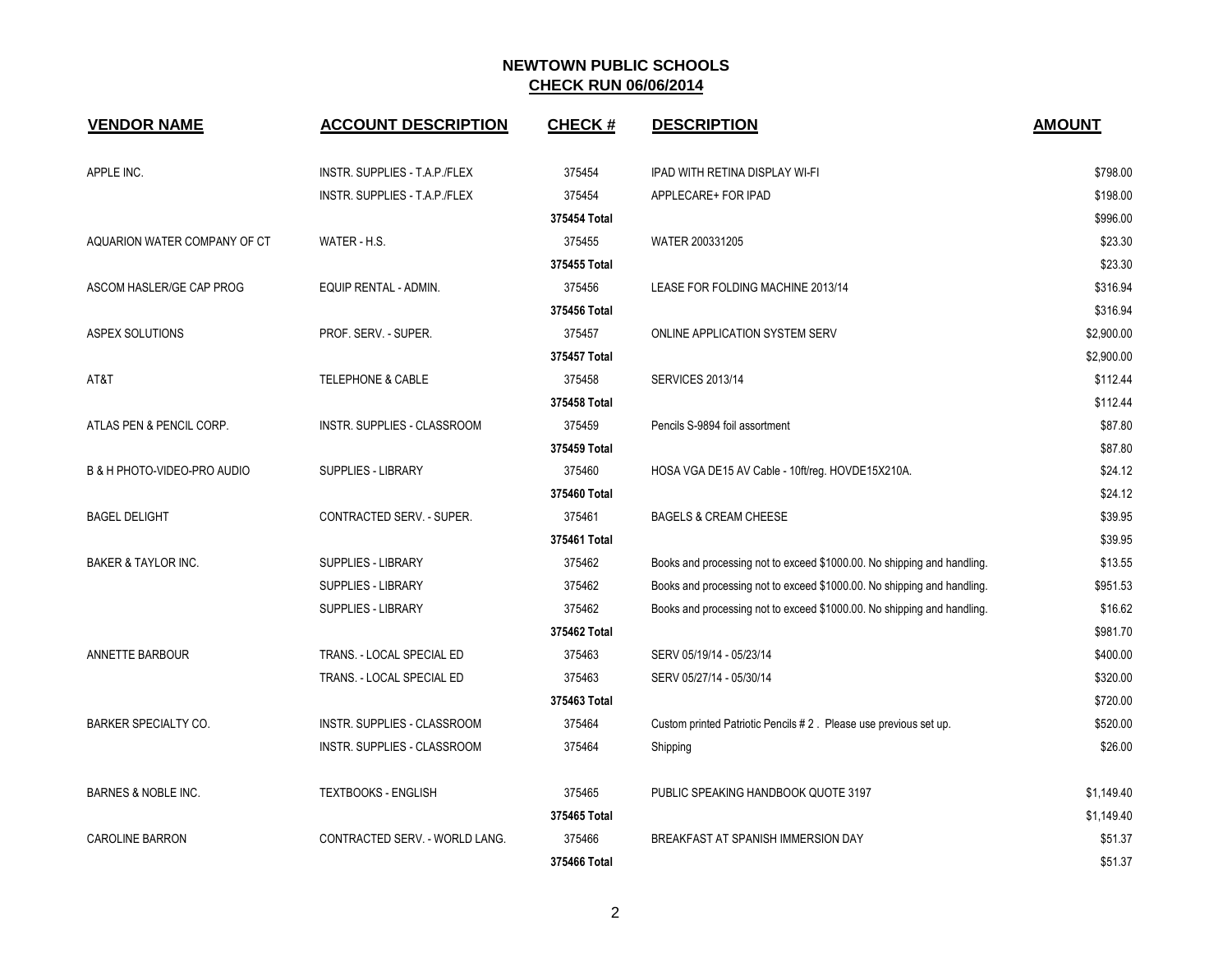| <b>VENDOR NAME</b>                                                  | <b>ACCOUNT DESCRIPTION</b>       | <b>CHECK#</b> | <b>DESCRIPTION</b>                                                        | <b>AMOUNT</b> |
|---------------------------------------------------------------------|----------------------------------|---------------|---------------------------------------------------------------------------|---------------|
| BEHAVIORAL CONSULTING ASSOCIATES LLC PROF. SERV. - PSYCH/MED. EVAL. |                                  | 375467        | BEHAVIORAL CONSULTATION NOV AND DEC                                       | \$5,000.00    |
|                                                                     |                                  | 375467 Total  |                                                                           | \$5,000.00    |
| BERKSHIRE REFRIGERATION SERVICE INC                                 | REPAIRS - CAFETERIA              | 375468        | SERV CALL 05/06/14 COOLER                                                 | \$309.30      |
|                                                                     | REPAIRS - CAFETERIA              | 375468        | SERV CALL 05/07/14 COOLER                                                 | \$277.48      |
|                                                                     |                                  | 375468 Total  |                                                                           | \$586.78      |
| BERKSHIRE SEPTIC & PORTABLE TOILET                                  | <b>EQUIP RENTAL - SPORTS</b>     | 375469        | PORTABLE TOILET FOR SCHOOL YEAR                                           | \$240.00      |
|                                                                     |                                  | 375469 Total  |                                                                           | \$240.00      |
| LAWRENCE BERLINER LLC                                               | TUITION - OUT-OF-DISTRICT        | 375470        | <b>MEDIATED AGREEMENT</b>                                                 | \$10,000.00   |
|                                                                     |                                  | 375470 Total  |                                                                           | \$10,000.00   |
| RONALD J. BIENKOWSKI                                                | STAFF TRAVEL - BUS. SERV.        | 375471        | MONTHLY EXPENSE & TRAVEL 2013/14                                          | \$300.00      |
|                                                                     |                                  | 375471 Total  |                                                                           | \$300.00      |
| <b>BIO RAD LABORATORIES</b>                                         | <b>REPAIRS - SCIENCE</b>         | 375472        | 166-0551EDU MICROPIPETS - To replace broken EQ                            | \$1,485.00    |
|                                                                     | <b>REPAIRS - SCIENCE</b>         | 375472        | <b>SHIPPING</b>                                                           | \$45.00       |
|                                                                     |                                  | 375472 Total  |                                                                           | \$1,530.00    |
| <b>JUDY BLANCHARD</b>                                               | STAFF TRAVEL - STAFF DEVELOP.    | 375473        | TRAVEL APRIL - JUN 2014                                                   | \$266.22      |
|                                                                     |                                  | 375473 Total  |                                                                           | \$266.22      |
| <b>BLICK ART MATERIALS</b>                                          | <b>INSTR. SUPPLIES - ART</b>     | 375474        | PAINT-PENCILS-SPRAY PAINT-MARKERS-BRUSHES-UNDERGLAZE                      | \$71.20       |
|                                                                     |                                  | 375474 Total  |                                                                           | \$71.20       |
| BLUE LABEL BATTERY INC.                                             | <b>INSTR. SUPPLIES - SCIENCE</b> | 375475        | 73525 X REPLACEMENT PROJECTOR LAMP FOR EPSON ELPLP42                      | \$159.00      |
|                                                                     | <b>REPAIRS - ENGLISH</b>         | 375475        | 70925X BULB FOR NEC VT470 / VT75LPE To replace Bulb for Projector in B233 | \$159.00      |
|                                                                     | REPAIRS - INFO. TECH.            | 375475        | Battery for the Dell E5420 312-1325 (9 Cell)                              | \$327.00      |
|                                                                     |                                  | 375475 Total  |                                                                           | \$645.00      |
| <b>BMC SOFTWARE INC.</b>                                            | CONTRACTED SERV. - INFO. TECH.   | 375476        | TrackIT Maintenance - Inventory and                                       | \$5,642.00    |
|                                                                     | CONTRACTED SERV. - INFO. TECH.   | 375476        | Track-It Audit 001-110-0203 additional audits                             | \$700.00      |
|                                                                     | CONTRACTED SERV. - INFO. TECH.   | 375476        | Track-It Continuous Support for additional 100 licenses                   | \$156.00      |
|                                                                     |                                  | 375476 Total  |                                                                           | \$6,498.00    |
| THE BOOKSOURCE                                                      | TEXTBOOKS - CURR. DEVELOP.       | 375477        | Custom Titles for Gr. 5/6 Columbia Reading Network QUOTE: Q23157          | \$3,037.85    |
|                                                                     | TEXTBOOKS - CURR. DEVELOP.       | 375477        | Custom Titles for Gr. 5/6 Columbia Reading Network QUOTE: Q23157          | \$3,091.99    |
|                                                                     | TEXTBOOKS - CURR. DEVELOP.       | 375477        | Misc. Titles: Readers Workshop Quote 24354                                | \$2,915.24    |
|                                                                     | TEXTBOOKS - CLASSROOM            | 375477        | Bound for Oregon (for Historical Fiction Unit) Item #9780140383195        | \$35.92       |
|                                                                     | TEXTBOOKS - CLASSROOM            | 375477        | The Keeping Room Item #9780141304687                                      | \$71.84       |
|                                                                     | <b>TEXTBOOKS - CLASSROOM</b>     | 375477        | George Washington s Socks Item #9780590440363                             | \$35.92       |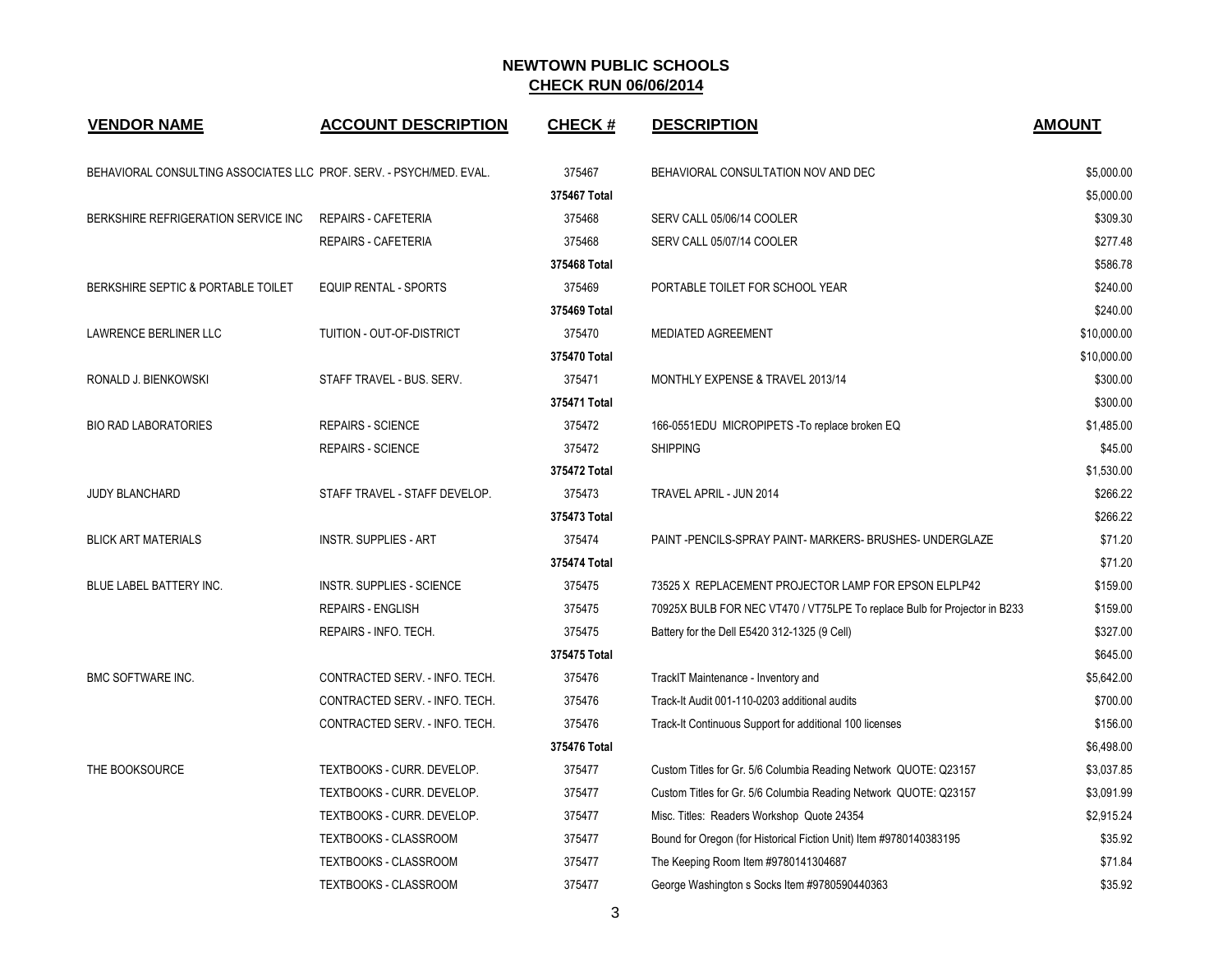| <b>VENDOR NAME</b>              | <b>ACCOUNT DESCRIPTION</b>            | <b>CHECK#</b> | <b>DESCRIPTION</b>                                      | <b>AMOUNT</b> |
|---------------------------------|---------------------------------------|---------------|---------------------------------------------------------|---------------|
| THE BOOKSOURCE                  | <b>TEXTBOOKS - CLASSROOM</b>          | 375477        | George Washington s Spy Item #9780545104883             | \$35.92       |
|                                 | TEXTBOOKS - CLASSROOM                 | 375477        | Fighting Ground Item Item #9780064401852                | \$35.92       |
|                                 | <b>TEXTBOOKS - CLASSROOM</b>          | 375477        | Meet Thomas Jefferson Item #9780375812118               | \$14.96       |
|                                 | <b>TEXTBOOKS - CLASSROOM</b>          | 375477        | The American Revolution Item #9780743987486             | \$23.88       |
|                                 | <b>TEXTBOOKS - CLASSROOM</b>          | 375477        | Paul Revere Item #9780439095525                         | \$18.70       |
|                                 | <b>TEXTBOOKS - CLASSROOM</b>          | 375477        | Classroom Library Math books, see attached, no shipping | \$835.87      |
|                                 | TEXTBOOKS - CLASSROOM                 | 375477        | Classroom Library Math books, see attached, no shipping | \$294.39      |
|                                 |                                       | 375477 Total  |                                                         | \$10,448.40   |
| KATHLEEN M. BREMER              | <b>INSTR. SUPPLIES - MATH</b>         | 375478        | For pizza party for Math team for 2013-14 season.       | \$50.38       |
|                                 |                                       | 375478 Total  |                                                         | \$50.38       |
|                                 | INSTR. SUPPLIES - WORLD LANG.         | 375479        | CHINESE GUEST STIPEND JUN 2014                          | \$150.00      |
|                                 |                                       | 375479 Total  |                                                         | \$150.00      |
| CASCADE SCHOOL SUPPLIES INC.    | INSTR. SUPPLIES - CLASSROOM           | 375480        | pkgs #121577 white ruled index cards 3x5                | \$1.55        |
|                                 | INSTR. SUPPLIES - CLASSROOM           | 375480        | pkgs #121527 Blue ruled index cards 3x5                 | \$1.85        |
|                                 | INSTR. SUPPLIES - CLASSROOM           | 375480        | pkgs #121531 canary ruled index cards 3x5               | \$1.85        |
|                                 | INSTR. SUPPLIES - CLASSROOM           | 375480        | pkgs #121529 green ruled index cards 3x5                | \$1.85        |
|                                 | INSTR. SUPPLIES - CLASSROOM           | 375480        | pkgs #121452 pink ruled index cards 3x5                 | \$1.85        |
|                                 | INSTR. SUPPLIES - CLASSROOM           | 375480        | #120080 Wall Desk Calendars                             | \$18.72       |
|                                 |                                       | 375480 Total  |                                                         | \$27.67       |
| CED                             | <b>B&amp;G SUPPLIES - MAINT.</b>      | 375481        | <b>BALLASTS - MAINT SUPPLIES</b>                        | \$329.70      |
|                                 | <b>B&amp;G SUPPLIES - MAINT.</b>      | 375481        | <b>BALLASTS - MAINT SUPPLIES</b>                        | \$445.00      |
|                                 |                                       | 375481 Total  |                                                         | \$774.70      |
| CEREBELLUM CORPORATION          | <b>SUPPLIES - LIBRARY</b>             | 375482        | Video order *see attached*                              | \$2,566.72    |
|                                 | <b>SUPPLIES - LIBRARY</b>             | 375482        | FedEx ground shipping.                                  | \$37.77       |
|                                 |                                       | 375482 Total  |                                                         | \$2,604.49    |
| <b>CHARTER COMMUNICATIONS</b>   | <b>TELEPHONE &amp; CABLE</b>          | 375483        | <b>SERVICES 2013/14</b>                                 | \$2,444.79    |
|                                 |                                       | 375483 Total  |                                                         | \$2,444.79    |
| CHILDREN'S THERAPY SERVICES LLC | PROF. SERV. - OCCUP./PHYSICAL THERAPY | 375484        | OT SERVICES TO COVER MATERNITY LEAVE 12 WKS             | \$2,567.50    |
|                                 |                                       | 375484 Total  |                                                         | \$2,567.50    |
| CONN JUNIOR REPUBLIC INC        | TUITION - OUT-OF-DISTRICT             | 375485        | TUITION - OUT-OF-DISTRICT                               | \$3,014.20    |
|                                 | <b>TUITION - OUT-OF-DISTRICT</b>      | 375485        | TUITION - OUT-OF-DISTRICT                               | \$275.00      |
|                                 |                                       | 375485 Total  |                                                         | \$3.289.20    |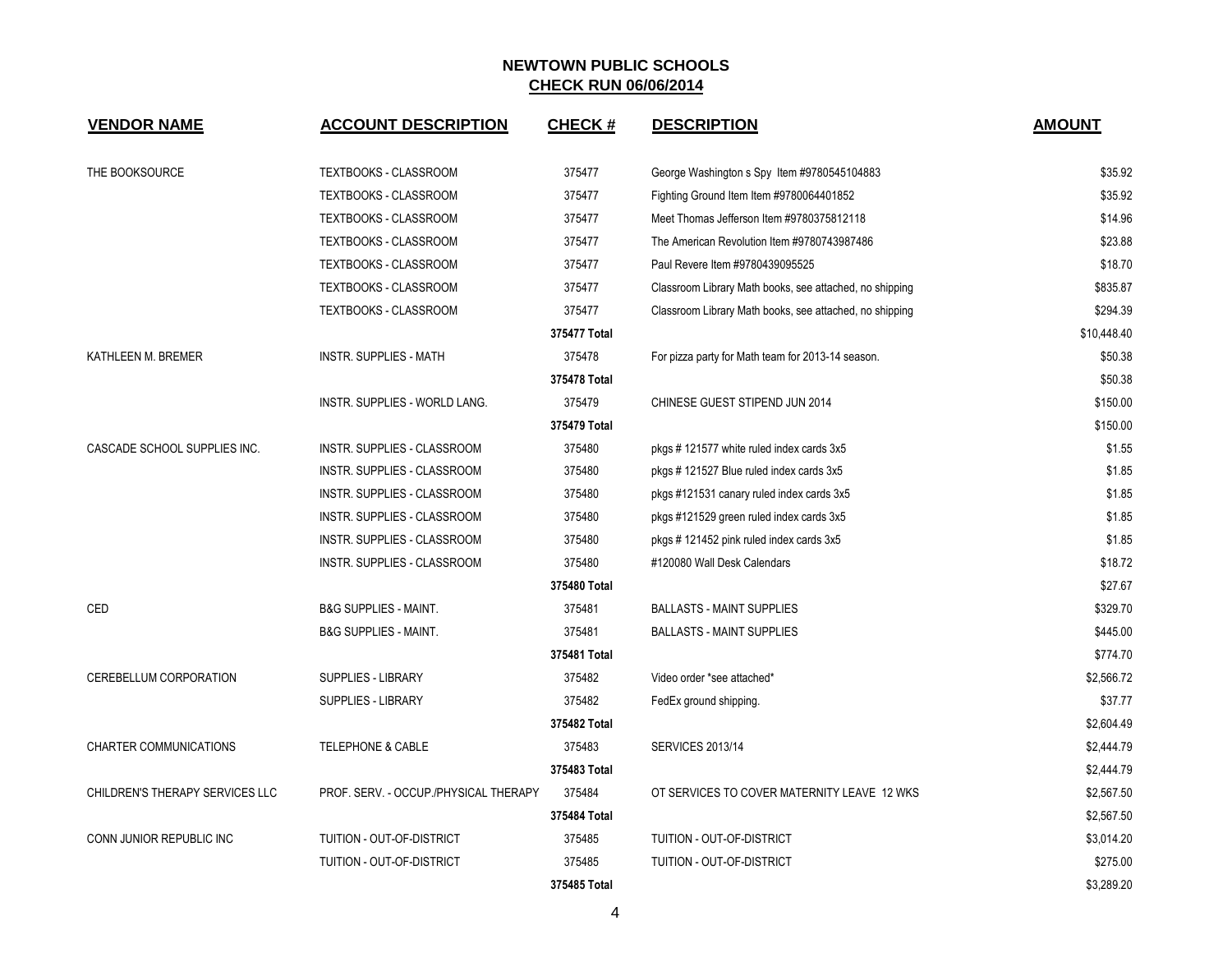| <b>VENDOR NAME</b>                   | <b>ACCOUNT DESCRIPTION</b>    | <b>CHECK#</b> | <b>DESCRIPTION</b>                                                  | <b>AMOUNT</b> |
|--------------------------------------|-------------------------------|---------------|---------------------------------------------------------------------|---------------|
| CONN SCHOOL COUNSELOR ASSOCIATION    | <b>MEMBERSHIPS - GUIDANCE</b> | 375486        | CSCA Conference - Thursday, May 29                                  | \$65.00       |
|                                      | MEMBERSHIPS - GUIDANCE        | 375486        | CSCA Conference - Thursday, May 29                                  | \$65.00       |
|                                      |                               | 375486 Total  |                                                                     | \$130.00      |
| CONNECTICUT DEPARTMENT OF LABOR      | STAFF TRAIN. - B&G ADMIN.     | 375487        | STATE RENEWAL FEE FOR ELECTRICIAN APPRENTICE / SPONSOR              | \$110.00      |
|                                      |                               | 375487 Total  |                                                                     | \$110.00      |
| <b>CONNECTICUT LIGHT &amp; POWER</b> | ELECTRICITY - H.              | 375488        | MAY & JUNE HAW ELECTRICITY                                          | \$2,246.65    |
|                                      | ELECTRICITY - H.              | 375488        | MAY & JUNE - HAW ENERGY PROGRAM                                     | \$566.83      |
|                                      | ELECTRICITY - S.H.            | 375488        | MAY & JUNE - SHS PARKING LOT LIGHTS                                 | \$69.99       |
|                                      | ELECTRICITY - S.H.            | 375488        | MAY & JUNE - CHS ELECTRICITY                                        | \$8,918.06    |
|                                      | ELECTRICITY - M.G.            | 375488        | MAY & JUNE - MG ELECTRICITY                                         | \$2,079.45    |
|                                      | ELECTRICITY - M.G.            | 375488        | MAY & JUNE - MG ENERGY PROGRAM                                      | \$519.51      |
|                                      | ELECTRICITY - M.S.            | 375488        | MAY & JUNE - MS PARKING LOT LIGHTS                                  | \$219.35      |
|                                      | ELECTRICITY - H.S.            | 375488        | MAY & JUNE - HS IRRIGATION, GREENHOUSE & SNACK SHACK                | \$147.27      |
|                                      | ELECTRICITY - H.S.            | 375488        | MAY & JUNE - HS IRRIGATION, GREENHOUSE & SNACK SHACK                | \$39.23       |
|                                      | ELECTRICITY - H.S.            | 375488        | MAY & JUNE - HS IRRIGATION, GREENHOUSE & SNACK SHACK                | \$39.11       |
|                                      | ELECTRICITY - H.S.            | 375488        | MAY & JUNE - HS ELECTRICITY                                         | \$26,507.46   |
|                                      | ELECTRICITY - H.S.            | 375488        | MAY & JUNE - HS ENERGY PROGRAM                                      | \$1,840.41    |
|                                      |                               | 375488 Total  |                                                                     | \$43,193.32   |
| <b>NANCY CONRON</b>                  | STAFF TRAVEL - STAFF DEVELOP. | 375489        | TRAVEL ELL STUDENT'S                                                | \$148.96      |
|                                      |                               | 375489 Total  |                                                                     | \$148.96      |
| COOPERATIVE EDUCATIONAL SERVICES     | STAFF TRAIN. - CLASSROOM      | 375490        | Workshop-Teaching Fractions in the Common Core 5/13/14              | \$125.00      |
|                                      |                               | 375490 Total  |                                                                     | \$125.00      |
| <b>CRABTREE PUBLISHING COMPANY</b>   | TEXTBOOKS - CURR. DEVELOP.    | 375491        | Misc. Titles-Readers Wksp See attached Shipping included            | \$137.38      |
|                                      |                               | 375491 Total  |                                                                     | \$137.38      |
| <b>CREC</b>                          | MEMBERSHIPS - BUS, SERV.      | 375492        | CONN. CONSORTIUM 2014/15 MEMBERSHIP                                 | \$100.00      |
|                                      | STAFF TRAIN. - MATH           | 375492        | Registration - Integrating Science Instruction in the Middle School | \$65.00       |
|                                      |                               | 375492 Total  |                                                                     | \$165.00      |
| CREDIT CENTER, INC                   | PROF. SERV. - BUS. SERV       | 375493        | SERV FOR COLLECTIONS                                                | \$663.42      |
|                                      |                               | 375493 Total  |                                                                     | \$663.42      |
| <b>CSCA</b>                          | STAFF TRAIN. - CLASSROOM      | 375494        | registration for CSCA Annual Conference 5/29/14                     | \$65.00       |
|                                      |                               | 375494 Total  |                                                                     | \$65.00       |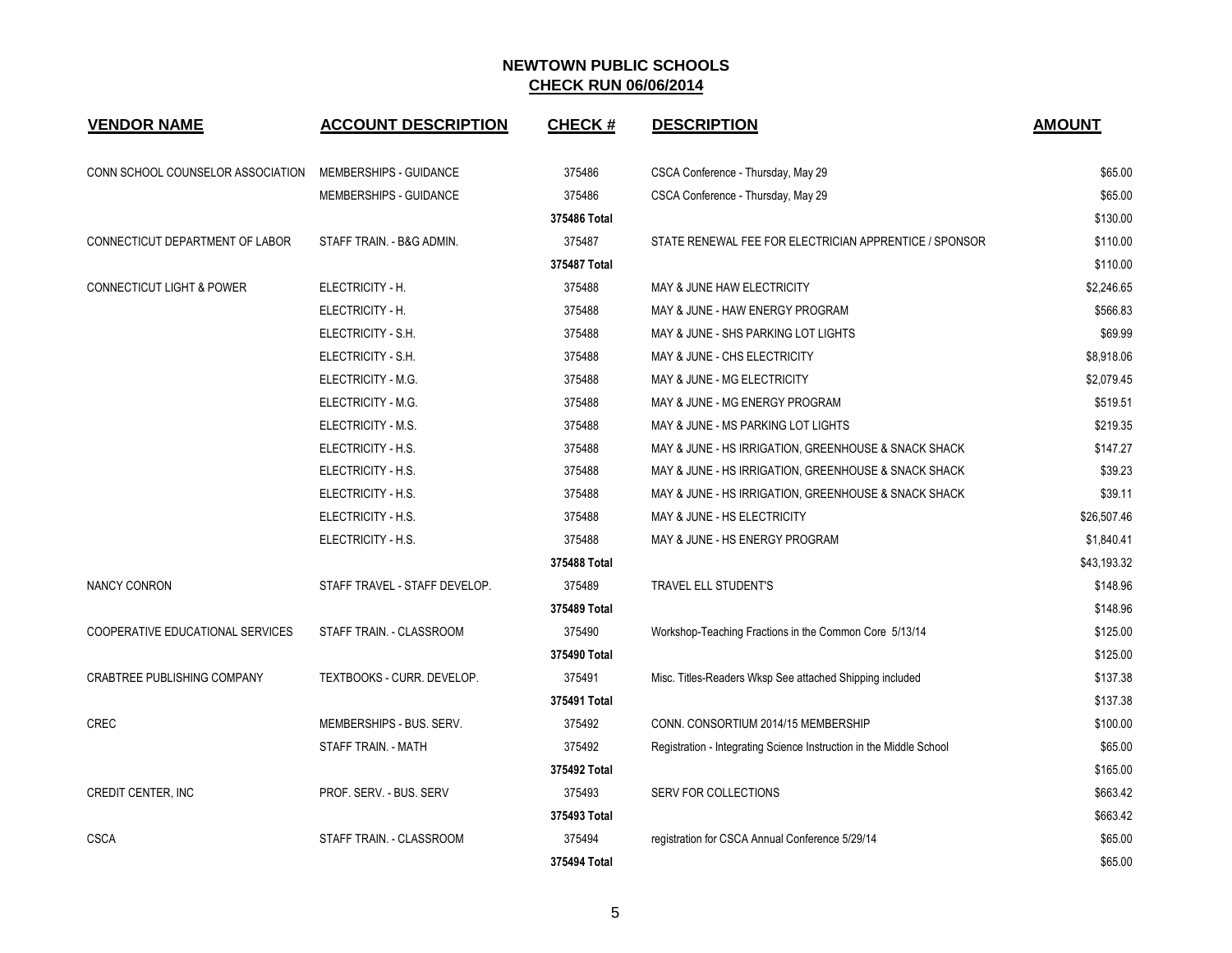| <b>VENDOR NAME</b>        | <b>ACCOUNT DESCRIPTION</b>     | <b>CHECK#</b> | <b>DESCRIPTION</b>                                            | <b>AMOUNT</b> |
|---------------------------|--------------------------------|---------------|---------------------------------------------------------------|---------------|
| DELL MARKETING L.P.       | EQUIPMENT - INFO. TECH.        | 375495        | Dell 20 Monitor E2014H (320-9775) 3 Yr. Limited Warranty      | \$10,600.00   |
|                           | EQUIPMENT - INFO. TECH.        | 375495        | Dell Precision T1700 T1700 No monitor                         | \$5,254.87    |
|                           | EQUIPMENT - INFO. TECH.        | 375495        | Dell Precision T1700 T1700 No monitor                         | \$5,254.87    |
|                           | EQUIPMENT - INFO. TECH.        | 375495        | Dell Precision T1700 T1700 No monitor                         | \$5,254.87    |
|                           | EQUIPMENT - INFO. TECH.        | 375495        | Dell Precision T1700 T1700 No monitor                         | \$5,254.87    |
|                           | EQUIPMENT - INFO. TECH.        | 375495        | Dell Precision T1700 T1700 No monitor                         | \$5,254.87    |
|                           | EQUIPMENT - INFO. TECH.        | 375495        | Dell Precision T1700 T1700 No monitor                         | \$5,254.87    |
|                           | EQUIPMENT - INFO. TECH.        | 375495        | Dell Precision T1700 T1700 No monitor                         | \$5,254.87    |
|                           | EQUIPMENT - INFO. TECH.        | 375495        | Dell Precision T1700 T1700 No monitor                         | \$5,254.87    |
|                           | EQUIPMENT - INFO. TECH.        | 375495        | Dell Precision T1700 T1700 No monitor                         | \$6,329.02    |
|                           | EQUIPMENT - INFO. TECH.        | 375495        | Dell Precision T1700 T1700 No monitor                         | \$8,039.88    |
|                           | EQUIPMENT - INFO. TECH.        | 375495        | Dell Precision T1700 T1700 No monitor                         | \$8,039.88    |
|                           | EQUIPMENT - INFO. TECH.        | 375495        | Dell Precision T1700 T1700 No monitor                         | \$8,039.88    |
|                           | EQUIPMENT - INFO. TECH.        | 375495        | Dell Precision T1700 T1700 No monitor                         | \$3,349.95    |
|                           |                                | 375495 Total  |                                                               | \$86,437.57   |
| ELIZABETH DELLA ROTTA     | <b>ACTIVITIES SALARIES</b>     | 375496        | CHESS CLUB INSTRUCTION                                        | \$350.00      |
|                           |                                | 375496 Total  |                                                               | \$350.00      |
| <b>DELTA EDUCATION</b>    | INSTR. SUPPLIES - MATH         | 375497        | Gallon Measurement Set 091602-598                             | \$39.99       |
|                           | <b>INSTR. SUPPLIES - MATH</b>  | 375497        | Shipping                                                      | \$5.00        |
|                           |                                | 375497 Total  |                                                               | \$44.99       |
| <b>DEMCO INC</b>          | <b>SUPPLIES - LIBRARY</b>      | 375498        | Library supplies, *see attached*. No shipping. Quote # C20081 | \$249.43      |
|                           |                                | 375498 Total  |                                                               | \$249.43      |
| <b>DIGITAL BACKOFFICE</b> | CONTRACTED SERV. - INFO. TECH. | 375499        | Changes to NHS wireless access points                         | \$1,350.00    |
|                           |                                | 375499 Total  |                                                               | \$1,350.00    |
| DIRECT ENERGY BUSINESS    | ELECTRICITY - H.               | 375500        | MAY & JUNE - HAW ELECTRIC SUPPLY                              | \$2,038.59    |
|                           | ELECTRICITY - M.G.             | 375500        | MAY & JUNE - MG ELECTRIC SUPPLY                               | \$1,914.28    |
|                           | ELECTRICITY - M.G.             | 375500        | MAY & JUNE - MG ELECTRIC SUPPLY                               | \$20.34       |
|                           | ELECTRICITY - M.S.             | 375500        | DECEMBER - MS ELECTRIC SUPPLY                                 | \$5,833.08    |
|                           | ELECTRICITY - H.S.             | 375500        | MAY & JUNE - HS IRRIGATION & SNACK SHACK                      | \$1.55        |
|                           |                                | 375500 Total  |                                                               | \$9,807.84    |
| DONNA PAGE DUBALDO        | EXTRA WORK - STAFF DEVELOP.    | 375501        | <b>ADMIN SUPPORT</b>                                          | \$3,437.44    |
|                           |                                | 375501 Total  |                                                               | \$3,437.44    |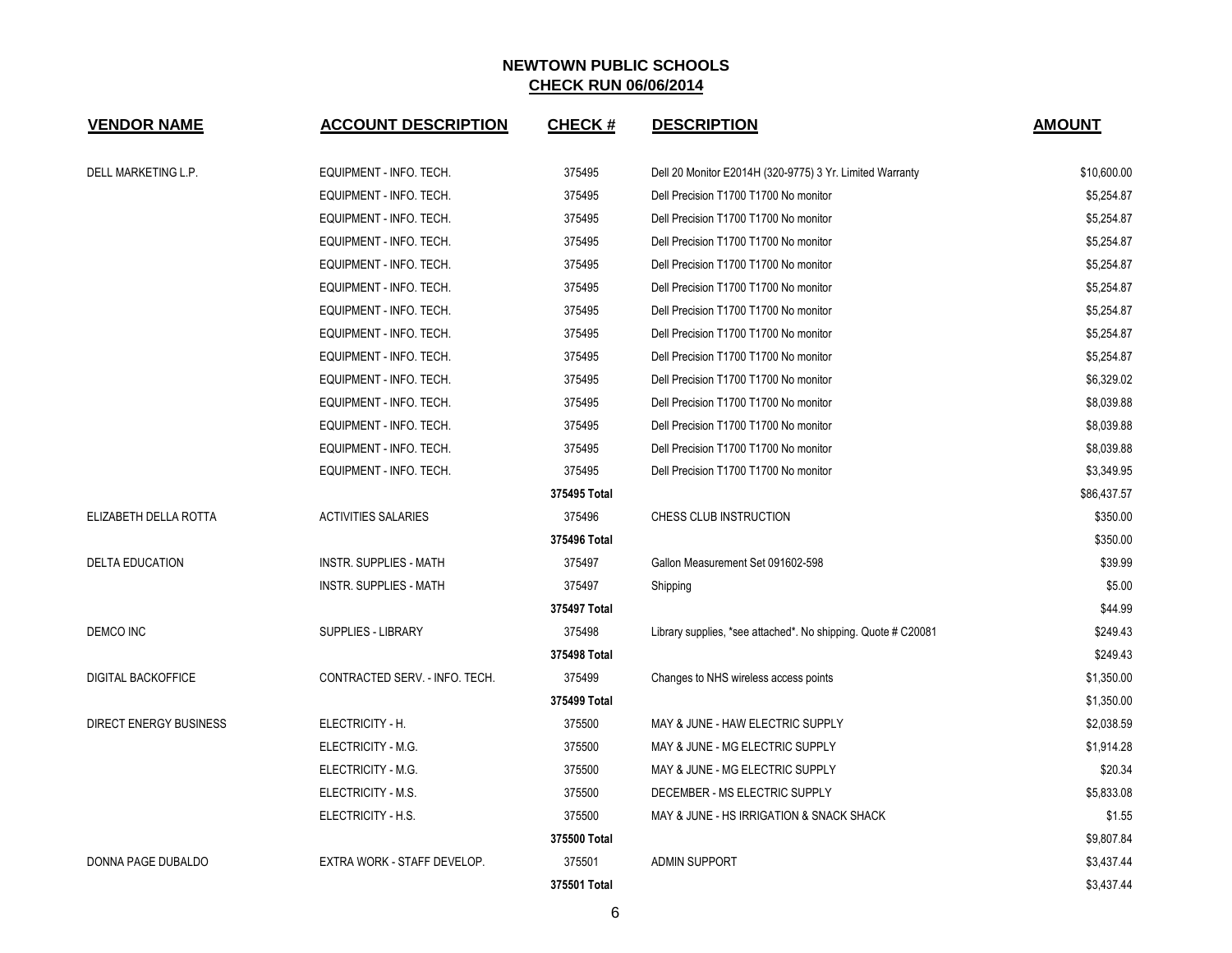| <b>VENDOR NAME</b>                 | <b>ACCOUNT DESCRIPTION</b>      | <b>CHECK#</b> | <b>DESCRIPTION</b>                            | <b>AMOUNT</b> |
|------------------------------------|---------------------------------|---------------|-----------------------------------------------|---------------|
| DURKINS INC.                       | OFF. SUPPLIES - ADMIN.          | 375502        | 3x5 US FLAG-3X5 GERMAN FLAG F0R FLAG EXCHANGE | \$137.13      |
|                                    |                                 | 375502 Total  |                                               | \$137.13      |
| <b>EAGLE FENCE &amp; GUARDRAIL</b> | <b>EMERGENCY REPAIRS - RIS.</b> | 375503        | REPAIR DAMAGED FENCING - RIS (PER PROPOSAL)   | \$1,700.00    |
|                                    |                                 | 375503 Total  |                                               | \$1,700.00    |
| EAST RIVER ENERGY INC.             | FUEL OIL - GEN.                 | 375504        | <b>FUEL 5037H</b>                             | \$421.11      |
|                                    | FUEL OIL - H.                   | 375504        | <b>FUEL 5037H</b>                             | \$1,890.44    |
|                                    | FUEL OIL - RIS.                 | 375504        | <b>FUEL 5037H</b>                             | \$22,780.08   |
|                                    | FUEL OIL - M.S.                 | 375504        | <b>FUEL 5037H</b>                             | \$22,155.21   |
|                                    | FUEL OIL - H.S.                 | 375504        | <b>FUEL 5037H</b>                             | \$1,392.12    |
|                                    |                                 | 375504 Total  |                                               | \$48,638.96   |
| <b>EASTCONN</b>                    | STAFF TRAIN. - M.S.             | 375505        | Payment for conference @ EASTCONN 4           | \$50.00       |
|                                    |                                 | 375505 Total  |                                               | \$50.00       |
| <b>EBSCO SUBSCRIPTION SERVIC</b>   | <b>SUPPLIES - LIBRARY</b>       | 375506        | <b>CREDIT</b>                                 | (\$89.95)     |
|                                    | <b>SUPPLIES - LIBRARY</b>       | 375506        | <b>CREDIT</b>                                 | (\$17.57)     |
|                                    | <b>SUPPLIES - LIBRARY</b>       | 375506        | <b>CREDIT</b>                                 | (\$147.86)    |
|                                    | <b>SUPPLIES - LIBRARY</b>       | 375506        | <b>CREDIT</b>                                 | (\$26.36)     |
|                                    | CONTRACTED SERV. - LIBRARY      | 375506        | Magazine Subscription Renewals (attached),    | \$611.98      |
|                                    |                                 | 375506 Total  |                                               | \$330.24      |
| EDUCATION CONNECTION               | PROF. SERV. - TRANSITIONAL      | 375507        | <b>ITINERANT PROGRAM APRIL 2014</b>           | \$622.15      |
|                                    |                                 | 375507 Total  |                                               | \$622.15      |
| <b>EQUIP CORPORATION</b>           | <b>EQUIP RENTAL - SPORTS</b>    | 375508        | RENTAL OF CONTAINERS                          | \$75.00       |
|                                    | EQUIP RENTAL - SPORTS           | 375508        | RENTAL OF CONTAINERS                          | \$95.00       |
|                                    | EQUIP RENTAL - SPORTS           | 375508        | RENTAL OF CONTAINERS                          | \$75.00       |
|                                    | <b>EQUIP RENTAL - SPORTS</b>    | 375508        | RENTAL OF CONTAINERS                          | \$75.00       |
|                                    |                                 | 375508 Total  |                                               | \$320.00      |
| ERIC ARMIN INC.                    | <b>INSTR. SUPPLIES - MATH</b>   | 375509        | Instructional supplies - see attached         | \$204.97      |
|                                    | <b>INSTR. SUPPLIES - MATH</b>   | 375509        | <b>Estimated Shipping</b>                     | \$18.45       |
|                                    |                                 | 375509 Total  |                                               | \$223.42      |
| <b>EXCEL TUTORING LLC</b>          | <b>TUTORS - HOMEBOUND</b>       | 375510        | <b>TUTORS - HOMEBOUND</b>                     | \$655.00      |
|                                    | <b>TUTORS - HOMEBOUND</b>       | 375510        | <b>TUTORS - HOMEBOUND</b>                     | \$660.00      |
|                                    | <b>TUTORS - HOMEBOUND</b>       | 375510        | <b>TUTORS - HOMEBOUND</b>                     | \$130.00      |
|                                    | <b>TUTORS - HOMEBOUND</b>       | 375510        | <b>TUTORS - HOMEBOUND</b>                     | \$150.00      |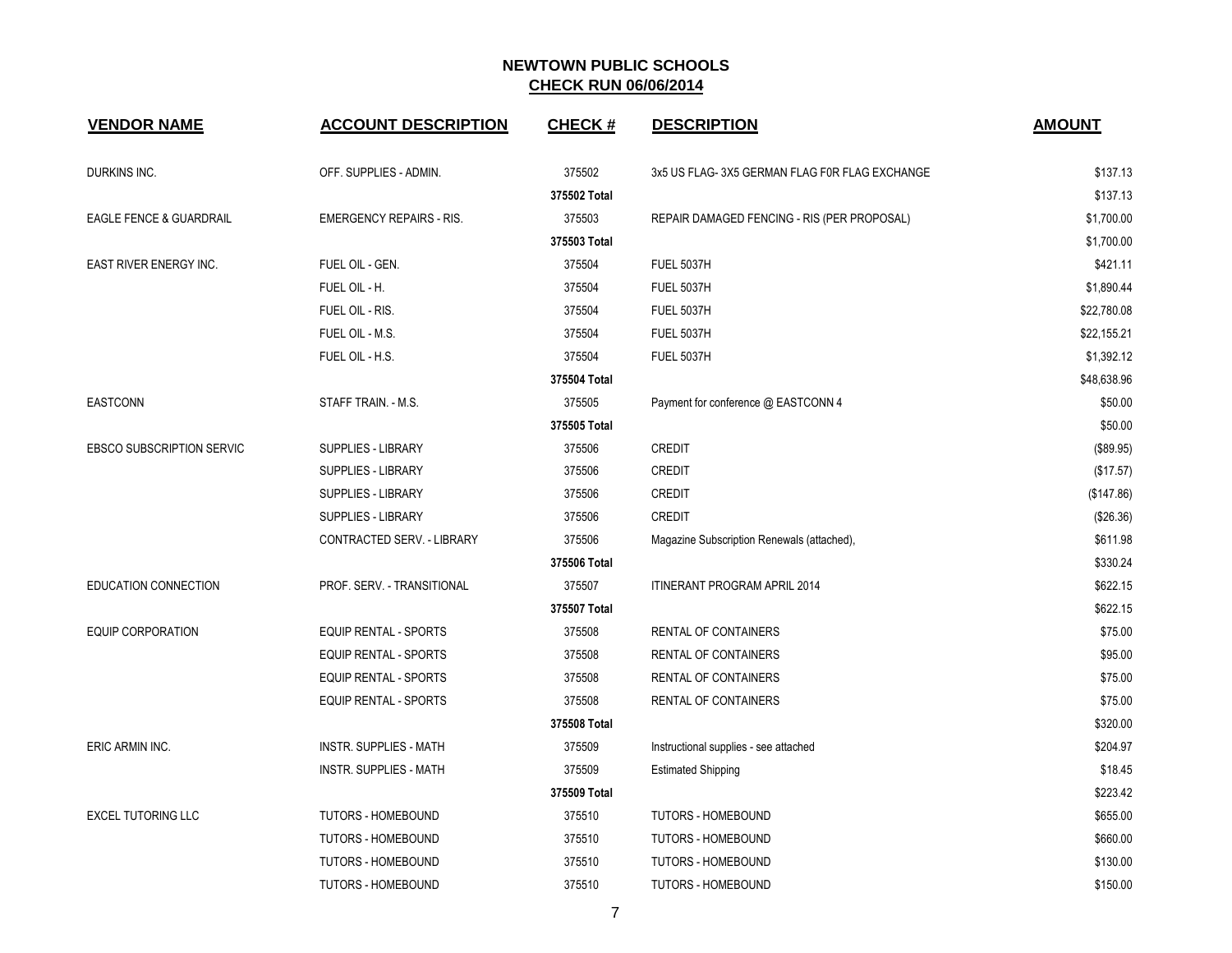| <b>VENDOR NAME</b>            | <b>ACCOUNT DESCRIPTION</b>       | <b>CHECK#</b> | <b>DESCRIPTION</b>                                                 | <b>AMOUNT</b> |
|-------------------------------|----------------------------------|---------------|--------------------------------------------------------------------|---------------|
| <b>EXCEL TUTORING LLC</b>     | <b>TUTORS - HOMEBOUND</b>        | 375510        | TUTORS - HOMEBOUND                                                 | \$5,330.00    |
|                               | <b>TUTORS - HOMEBOUND</b>        | 375510        | TUTORS - HOMEBOUND                                                 | \$5,050.00    |
|                               |                                  | 375510 Total  |                                                                    | \$11,975.00   |
| MICHELE FINKENSTADT           | STAFF TRAVEL - PUPIL SERV.       | 375511        | TRAVEL JOB COACHING WORK SITES                                     | \$87.92       |
|                               |                                  | 375511 Total  |                                                                    | \$87.92       |
| <b>FISHER SCIENTIFIC</b>      | <b>INSTR. SUPPLIES - SCIENCE</b> | 375512        | S42581A QUAN ANALYSIS SPECTROSCOPE NEW                             | \$222.84      |
|                               |                                  | 375512 Total  |                                                                    | \$222.84      |
| FOLLETT SCHOOL SOLUTIONS INC. | <b>TEXTBOOKS - ENGLISH</b>       | 375513        | ORDER 1597305A TITLE 1984 by ORWELL                                | \$162.25      |
|                               | <b>SUPPLIES - LIBRARY</b>        | 375513        | 10 CT Nutmeg Titles --see attached list                            | \$7.99        |
|                               | <b>SUPPLIES - LIBRARY</b>        | 375513        | 10 CT Nutmeg Titles --see attached list                            | \$5.19        |
|                               |                                  | 375513 Total  |                                                                    | \$175.43      |
| FOLLETT SCHOOL SOLUTIONS INC. | <b>SUPPLIES - LIBRARY</b>        | 375514        | 2015 Nutmeg Book Orders for Grades 2 - 3, please see attached list | (\$27.24)     |
|                               | SUPPLIES - LIBRARY               | 375514        | 2015 Nutmeg Book Orders for Grades 2 - 3, please see attached list | \$259.71      |
|                               | SUPPLIES - LIBRARY               | 375514        | 2015 Nutmeg Book Orders for Grades 2 - 3, please see attached list | \$49.28       |
|                               | <b>SUPPLIES - LIBRARY</b>        | 375514        | 2015 Nutmeg Book Orders for Grades 4 - 6, please see attached list | \$167.25      |
|                               | <b>SUPPLIES - LIBRARY</b>        | 375514        | 2015 Nutmeg Book Orders for Grades 4 - 6, please see attached list | \$36.55       |
|                               | <b>SUPPLIES - LIBRARY</b>        | 375514        | 2015 Nutmeg Book Orders for Grades 4 - 6, please see attached list | \$52.77       |
|                               | <b>TEXTBOOKS - SCIENCE</b>       | 375514        | GLEN 2006 P SCIENCE 0078685540 QUO                                 | \$715.80      |
|                               | <b>TEXTBOOKS - SCIENCE</b>       | 375514        | GLEN 2002 HOLES ANATOMY 97800702724                                | \$1,190.88    |
|                               |                                  | 375514 Total  |                                                                    | \$2,445.00    |
| FOLLETT SCHOOL SOLUTIONS INC. | SUPPLIES - LIBRARY               | 375515        | Books and processing not to exceed \$1200.00.                      | \$25.13       |
|                               |                                  | 375515 Total  |                                                                    | \$25.13       |
| LORRAINE D. FOSTER DAY SCHOOL | TUITION - OUT-OF-DISTRICT        | 375516        | TUITION - OUT-OF-DISTRICT                                          | \$4,850.00    |
|                               |                                  | 375516 Total  |                                                                    | \$4,850.00    |
| THE FOUNDATION SCHOOL         | TUITION - OUT-OF-DISTRICT        | 375517        | TUITION - OUT-OF-DISTRICT                                          | \$24,800.00   |
|                               |                                  | 375517 Total  |                                                                    | \$24,800.00   |
| FOUR WINDS HOSPITAL           | TUITION - OUT-OF-DISTRICT        | 375518        | <b>INPATIENT</b>                                                   | \$324.00      |
|                               | TUITION - OUT-OF-DISTRICT        | 375518        | <b>INPATIENT</b>                                                   | \$324.00      |
|                               | <b>TUITION - OUT-OF-DISTRICT</b> | 375518        | <b>INPATIENT</b>                                                   | \$324.00      |
|                               |                                  | 375518 Total  |                                                                    | \$972.00      |
| <b>THOM FREAS</b>             | CONTRACTED SERV. - MUSIC         | 375519        | CONCERT RECORDING- BAND- CHORUS-ORCHESTRA-WINTER AND SPRINC        | \$1,400.00    |
|                               |                                  | 375519 Total  |                                                                    | \$1,400.00    |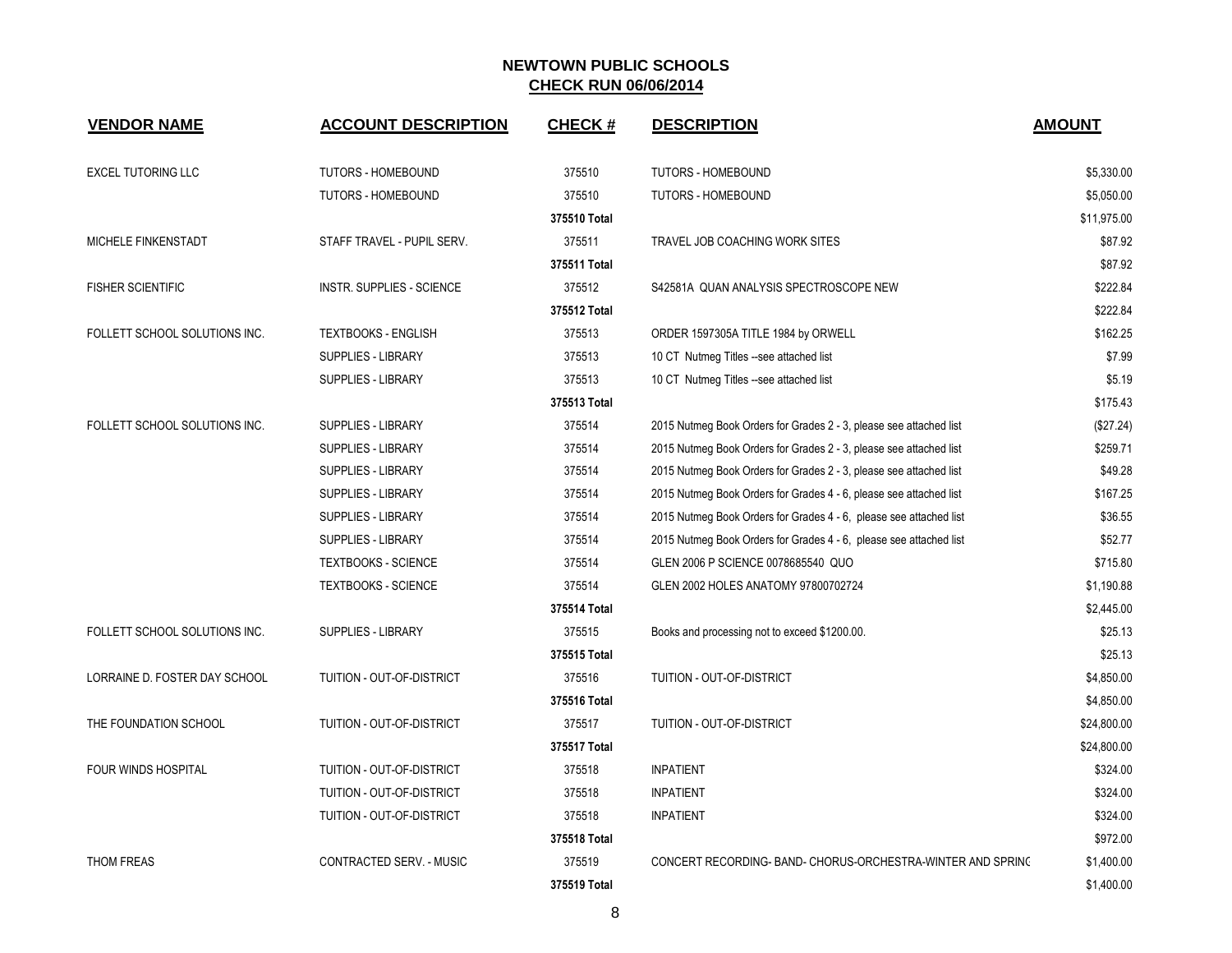| <b>VENDOR NAME</b>                | <b>ACCOUNT DESCRIPTION</b>        | <b>CHECK#</b> | <b>DESCRIPTION</b>                                              | <b>AMOUNT</b> |
|-----------------------------------|-----------------------------------|---------------|-----------------------------------------------------------------|---------------|
| DR. LINDA A. GEJDA                | STAFF TRAVEL - SUPER.             | 375520        | MONTHLY EXPENSE & TRAVEL 2013/14                                | \$300.00      |
|                                   |                                   | 375520 Total  |                                                                 | \$300.00      |
| DR. LINDA A. GEJDA                | OTHER SUPPLIES - STAFF DEVELOP.   | 375521        | <b>TEAM MENTOR PROGRAM</b>                                      | \$156.92      |
|                                   |                                   | 375521 Total  |                                                                 | \$156.92      |
| DR. JOHN GELINAS                  | PROF. SERV. - PSYCH/MED. EVAL.    | 375522        | NHS STUDENT PSYCO EVAL                                          | \$3,050.00    |
|                                   |                                   | 375522 Total  |                                                                 | \$3,050.00    |
| GERONNURSING & RESPITE CARE INC.  | PROF. SERV. - HEALTH ELEM/RIS     | 375523        | LPN SERVICES - STARR PROGRAM                                    | \$2,419.70    |
|                                   | PROF. SERV. - HEALTH ELEM/RIS     | 375523        | LPN SERVICES - STARR PROGRAM                                    | \$2,419.70    |
|                                   | PROF. SERV. - HEALTH ELEM/RIS     | 375523        | LPN SERVICES - STARR PROGRAM                                    | \$1,935.76    |
|                                   |                                   | 375523 Total  |                                                                 | \$6,775.16    |
| <b>GLOBAL MECHANICAL LLC</b>      | <b>B&amp;G CONTRACTED SERV.</b>   | 375524        | DUCT CLEANING - ALL SCHOOLS (PER ESTIMATE)                      | \$4,300.00    |
|                                   |                                   | 375524 Total  |                                                                 | \$4,300.00    |
| GOLDIE AND LIBRO MUSIC CENTER LLC | <b>REPAIRS - MUSIC</b>            | 375525        | <b>INSTRUMENT REPAIRS</b>                                       | \$185.00      |
|                                   |                                   | 375525 Total  |                                                                 | \$185.00      |
| <b>GOPHER</b>                     | INSTR. SUPPLIES - T.A.P./FLEX     | 375526        | DOM BROOMBALL SET                                               | \$208.05      |
|                                   | INSTR. SUPPLIES - T.A.P./FLEX     | 375526        | RAINBOW DURACOAT PLAYBALL SET OF SIX                            | \$139.00      |
|                                   | INSTR. SUPPLIES - T.A.P./FLEX     | 375526        | <b>SHIPPING</b>                                                 | \$17.35       |
|                                   | INSTR. SUPPLIES - T.A.P./FLEX     | 375526        | RAINBOW DURACOAT PLAYBALL 7 SET OF 6                            | \$175.00      |
|                                   | INSTR. SUPPLIES - T.A.P./FLEX     | 375526        | <b>SHIPPING</b>                                                 | \$8.75        |
|                                   |                                   | 375526 Total  |                                                                 | \$548.15      |
| GOVCONNECTION, INC.               | INSTR. SUPPLIES - SOC. STUDIES    | 375527        | ITEM 15730532 CC530A/CH347A#B1H 304A (CC530A) BLACK ORIGINAL    | \$624.00      |
|                                   | INSTR. SUPPLIES - SOC. STUDIES    | 375527        | ITEM 15700528 CC531A/32A/33A - 304A COLOR ORIGINAL              | \$368.00      |
|                                   | INSTR. SUPPLIES - SOC. STUDIES    | 375527        | ITEM 10983080, CE278A - HP78A, BLACK ORIGINAL                   | \$159.98      |
|                                   | REPAIRS - INFO. TECH.             | 375527        | Replacement battery cartridge UPS 1500 part # RBC7 item # 56621 | \$151.53      |
|                                   | REPAIRS - INFO. TECH.             | 375527        | Internal Hard Drive 300GB Cheetah 15K.7 Seagate Item # 10042685 | \$350.00      |
|                                   |                                   | 375527 Total  |                                                                 | \$1,653.51    |
| <b>GRAINGER</b>                   | INSTR. SUPPLIES - TECH ED.        | 375528        | SOCKET SET 3/8 INCH                                             | \$128.44      |
|                                   | <b>INSTR. SUPPLIES - TECH ED.</b> | 375528        | SOCKET TRAYS                                                    | \$257.02      |
|                                   | <b>B&amp;G SUPPLIES - MAINT.</b>  | 375528        | LEG LEVELER, WINDOW AIR CONDITIONER - SUPPLIES                  | \$100.98      |
|                                   | <b>B&amp;G SUPPLIES - MAINT.</b>  | 375528        | LEG LEVELER, WINDOW AIR CONDITIONER - SUPPLIES                  | \$250.75      |
|                                   | <b>B&amp;G SUPPLIES - MAINT.</b>  | 375528        | LEG LEVELER, WINDOW AIR CONDITIONER - SUPPLIES                  | \$392.76      |
|                                   |                                   | 375528 Total  |                                                                 | \$1,129.95    |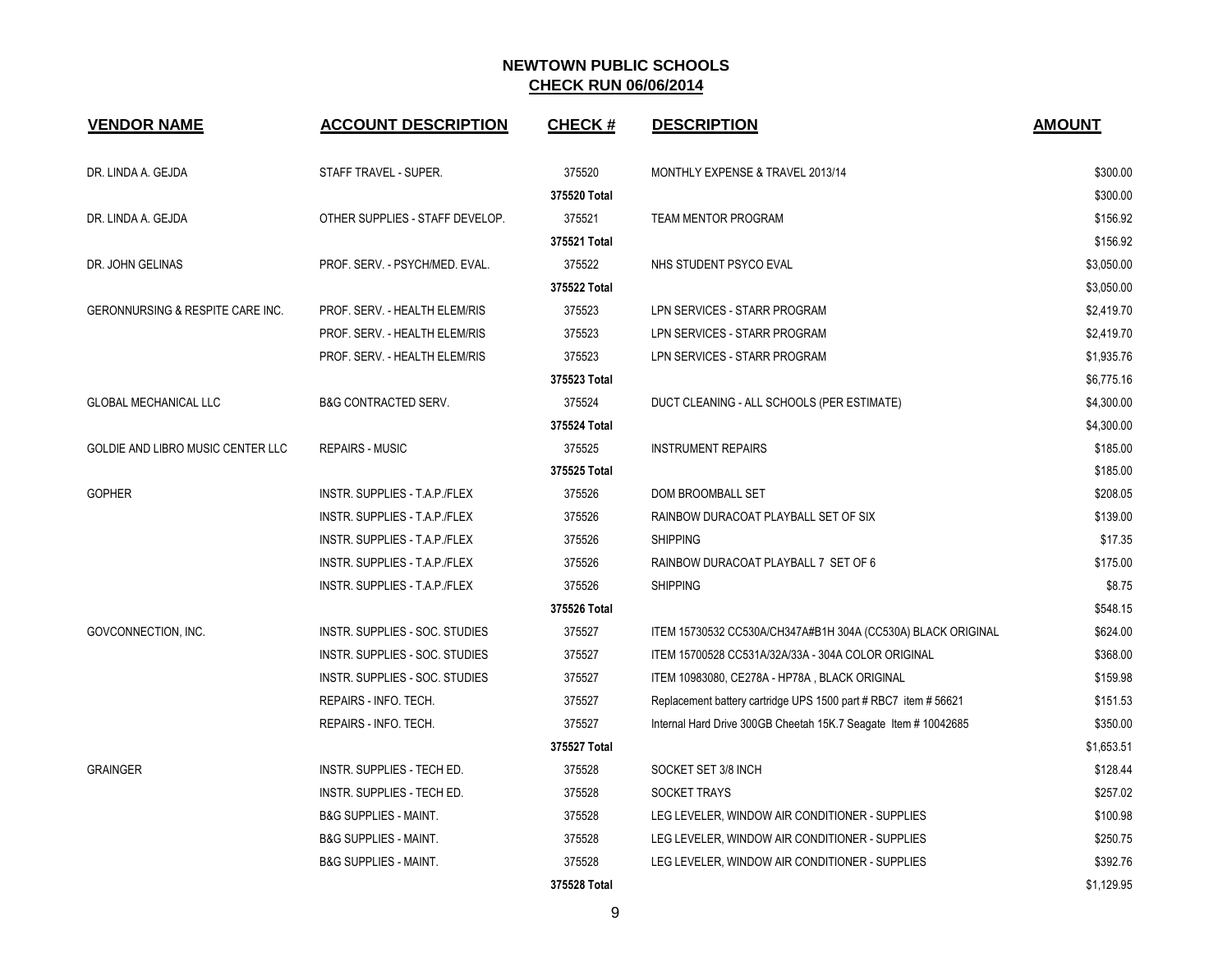| <b>VENDOR NAME</b>                                            | <b>ACCOUNT DESCRIPTION</b>              | <b>CHECK#</b> | <b>DESCRIPTION</b>                                       | <b>AMOUNT</b> |
|---------------------------------------------------------------|-----------------------------------------|---------------|----------------------------------------------------------|---------------|
| <b>PRIVATE</b>                                                | TUITION - OUT-OF-DISTRICT               | 375529        | <b>MEDIATED AGREEMENT</b>                                | \$10,000.00   |
|                                                               |                                         | 375529 Total  |                                                          | \$10,000.00   |
| PAULA A. GREENFIELD                                           | CONTRACTED SERV. - WORLD LANG.          | 375530        | PROGRAMS FOR WLHS INDUCTION                              | \$29.15       |
|                                                               | CONTRACTED SERV. - WORLD LANG.          | 375530        | CERTIFICATES FOR WHLS CEREMONY                           | \$55.00       |
|                                                               |                                         | 375530 Total  |                                                          | \$84.15       |
| <b>GRIFFIN GREENHOUSE SUPPLIES INC.</b>                       | INSTR. SUPPLIES - BUSINESS ED           | 375531        | MERCHANDING CART-39-7035                                 | \$761.36      |
|                                                               | INSTR. SUPPLIES - BUSINESS ED           | 375531        | <b>SHIPPING</b>                                          | \$30.00       |
|                                                               |                                         | 375531 Total  |                                                          | \$791.36      |
| HAT CITY PAPER & SUPPLY CO.                                   | <b>B&amp;G SUPPLIES - CUSTODIAL</b>     | 375532        | PAPER PRODUCTS - CUST SUPPLIES                           | \$2,217.36    |
|                                                               |                                         | 375532 Total  |                                                          | \$2,217.36    |
| <b>HEINEMANN</b>                                              | TEXTBOOKS - CURR. DEVELOP.              | 375533        | RED LLI Systems # 978-0-325-02851-4                      | \$8,910.00    |
|                                                               | TEXTBOOKS - CURR. DEVELOP.              | 375533        | RED LLI Systems # 978-0-325-02851-4                      | \$7,020.00    |
|                                                               | TEXTBOOKS - CURR. DEVELOP.              | 375533        | RED LLI Systems # 978-0-325-02851-4                      | \$5,130.00    |
|                                                               | TEXTBOOKS - CURR. DEVELOP.              | 375533        | RED LLI Systems # 978-0-325-02851-4                      | \$2,690.00    |
|                                                               | TEXTBOOKS - CURR. DEVELOP.              | 375533        | ORANGE LLI Systems # 978-0-325-00805-9                   | \$5,250.00    |
|                                                               | TEXTBOOKS - CURR. DEVELOP.              | 375533        | <b>SHIPPING</b>                                          | \$2,320.00    |
|                                                               |                                         | 375533 Total  |                                                          | \$31,320.00   |
| <b>HESS CORPORATION</b>                                       | <b>PROPANE &amp; NATURAL GAS - M.S.</b> | 375534        | GAS 1218261                                              | \$188.55      |
|                                                               |                                         | 375534 Total  |                                                          | \$188.55      |
| HUGH'S MECHANICAL EQUIPTMENT LLC                              | PROF. SERV. - B. & G.                   | 375535        | PERFORM UNDERGROUND TANK INSPECTIONS - MG/HOM/RIS (MAY)  | \$1,350.00    |
|                                                               |                                         | 375535 Total  |                                                          | \$1,350.00    |
| IMAGE ONE PRINTING & GRAPHICS INC                             | PRINTING - ADMIN.                       | 375536        | Printing of Award winning Literary Magazine, Opus Optima | \$1,000.00    |
|                                                               | PRINTING - CLASSROOM                    | 375536        | Possible additional funding for printing.                | \$1,000.00    |
|                                                               | CONTRACTED SERV. - CLASSROOM            | 375536        | Possible additional support for printing of Opus Optima. | \$2,000.00    |
|                                                               |                                         | 375536 Total  |                                                          | \$4,000.00    |
| INTERNATIONAL SOCCER & RUGBY IMPORTS INSTR. SUPPLIES - SPORTS |                                         | 375537        | <b>TOURNAMENT BAGS</b>                                   | \$49.00       |
|                                                               | INSTR. SUPPLIES - SPORTS                | 375537        | <b>TRAINING BIBS</b>                                     | \$472.50      |
|                                                               | INSTR. SUPPLIES - SPORTS                | 375537        | <b>FIELD CONE MARKERS</b>                                | \$70.00       |
|                                                               | INSTR. SUPPLIES - SPORTS                | 375537        | <b>COMPETITIONS BALLS</b>                                | \$630.00      |
|                                                               | <b>INSTR. SUPPLIES - SPORTS</b>         | 375537        | ELITE SOCKS                                              | \$784.00      |
|                                                               | <b>INSTR. SUPPLIES - SPORTS</b>         | 375537        | ELITE SOCKS WHITE                                        | \$784.00      |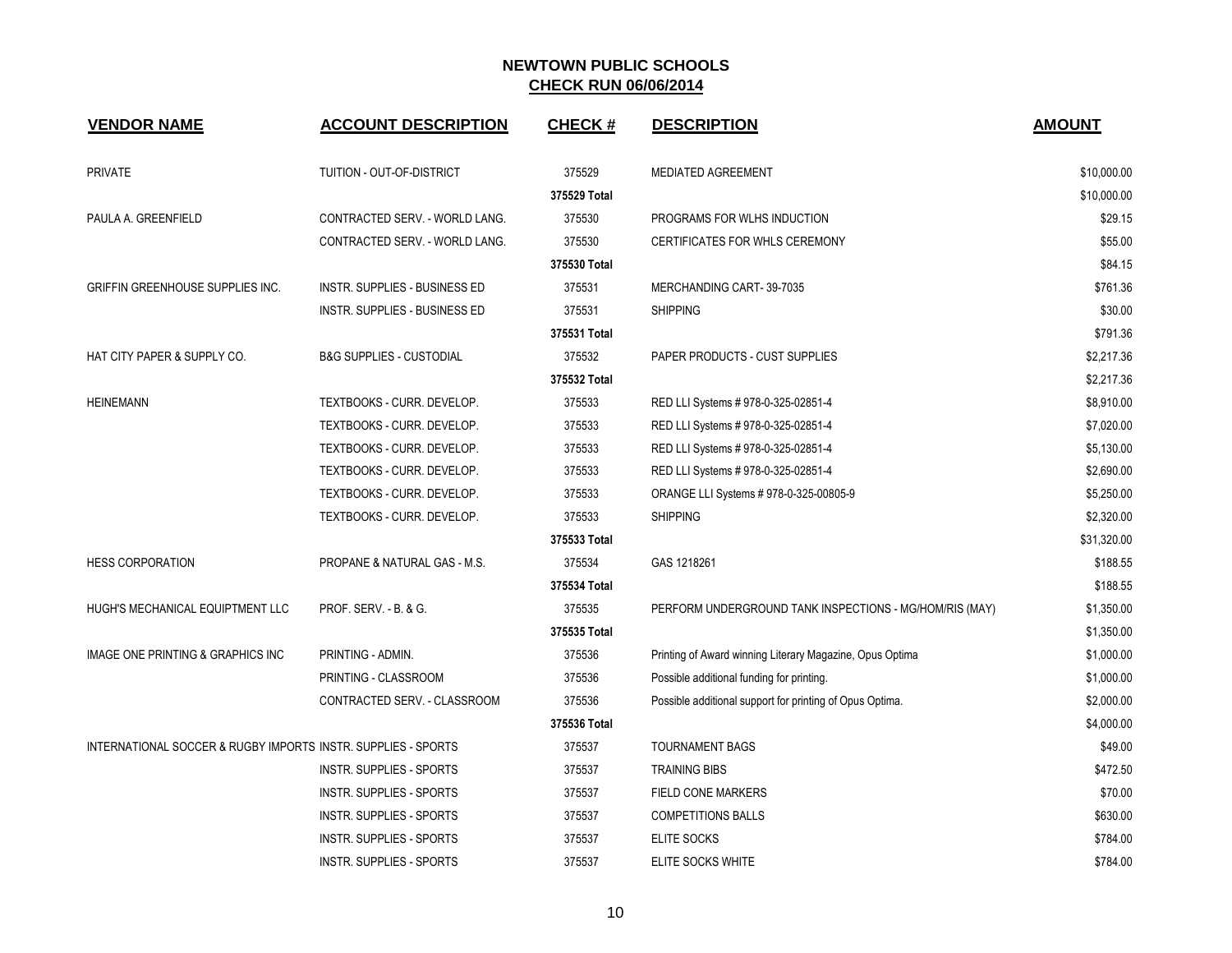| <b>VENDOR NAME</b>                                            | <b>ACCOUNT DESCRIPTION</b>       | <b>CHECK#</b> | <b>DESCRIPTION</b>                                                       | <b>AMOUNT</b> |
|---------------------------------------------------------------|----------------------------------|---------------|--------------------------------------------------------------------------|---------------|
| INTERNATIONAL SOCCER & RUGBY IMPORTS INSTR. SUPPLIES - SPORTS |                                  | 375537        | <b>CONFEDERATION CUP BALL</b>                                            | \$630.00      |
|                                                               |                                  | 375537 Total  |                                                                          | \$3,419.50    |
| ITIN SCALE COMPANY INC.                                       | <b>REPAIRS - SCIENCE</b>         | 375538        | CQT 202 Core Balances - To replace broken EQ                             | \$1,377.60    |
|                                                               |                                  | 375538 Total  |                                                                          | \$1,377.60    |
| <b>ITSAVVY LLC</b>                                            | REPAIRS - INFO. TECH.            | 375539        | Quote 2615709                                                            | \$150.34      |
|                                                               |                                  | 375539 Total  |                                                                          | \$150.34      |
| LISA JOHNS                                                    | STAFF TRAVEL - INFO. TECH.       | 375540        | TRAVEL CEN CONF IN HARTFORD                                              | \$53.20       |
|                                                               |                                  | 375540 Total  |                                                                          | \$53.20       |
| JONES SCHOOL SUPPLY CO. INC.                                  | INSTR. SUPPLIES - CLASSROOM      | 375541        | <b>BOOK AWARDS</b>                                                       | \$14.74       |
|                                                               |                                  | 375541 Total  |                                                                          | \$14.74       |
| RACHEL KALISH                                                 | CONTRACTED SERV. - SP/HEAR.      | 375542        | SPEECH SERVICES STARR PROGRAM                                            | \$1,200.00    |
|                                                               |                                  | 375542 Total  |                                                                          | \$1,200.00    |
| <b>BRIAN &amp; SUZANNE KELLY</b>                              | TUITION - OUT-OF-DISTRICT        | 375543        | MEDIATED AGREEMENT MARCH 2014                                            | \$17,500.00   |
|                                                               |                                  | 375543 Total  |                                                                          | \$17,500.00   |
| KILN-RAY SERVICES LLC                                         | <b>INSTR. SUPPLIES - ART</b>     | 375544        | <b>KILN</b>                                                              | \$299.68      |
|                                                               |                                  | 375544 Total  |                                                                          | \$299.68      |
| MR. & MRS. WILLIAM LANDGREBE                                  | PROF. SERV. - PSYCH/MED. EVAL.   | 375545        | REIMBURSEMENT FOR PSY EVAL                                               | \$2,187.50    |
|                                                               |                                  | 375545 Total  |                                                                          | \$2,187.50    |
| <b>LEARNING A-Z</b>                                           | INSTR. SUPPLIES - SCIENCE        | 375546        | Science A-Z.com 1 year license - Reference # 3786046 - - Promo Code: red | \$959.20      |
|                                                               |                                  | 375546 Total  |                                                                          | \$959.20      |
| LEARNING ALLY INC.                                            | INSTR. SUPPLIES - SP. ED. PREK-8 | 375547        | RENEWAL FOR LICENSE                                                      | \$1,425.00    |
|                                                               |                                  | 375547 Total  |                                                                          | \$1,425.00    |
| <b>LEGO EDUCATION NORTH AMERICA</b>                           | INSTR. SUPPLIES - COMPUTER ED.   | 375548        | Lego Education WeDo Resource Set - 9585                                  | \$54.95       |
|                                                               | INSTR. SUPPLIES - COMPUTER ED.   | 375548        | Lego Education WeDo Construction Set -9580                               | \$129.95      |
|                                                               | INSTR. SUPPLIES - CLASSROOM      | 375548        | <b>Yellow Bands - 5003102</b>                                            | \$10.00       |
|                                                               | INSTR. SUPPLIES - CLASSROOM      | 375548        | Shipping                                                                 | \$13.64       |
|                                                               |                                  | 375548 Total  |                                                                          | \$208.54      |
| DR. ANA PAULA MACHADO                                         | MEDICAL ADVISOR - HEALTH ADMIN   | 375549        | <b>MEDICAL DIRECTOR</b>                                                  | \$846.16      |
|                                                               |                                  | 375549 Total  |                                                                          | \$846.16      |
| MAHARD'S PIANO SERVICE, LLC                                   | <b>REPAIRS - MUSIC</b>           | 375550        | Piano tuning, May 2014, no s/h                                           | \$135.00      |
|                                                               | <b>REPAIRS - MUSIC</b>           | 375550        | REPAIRS AND PIANO TUNNING                                                | \$315.00      |
|                                                               |                                  | 375550 Total  |                                                                          | \$450.00      |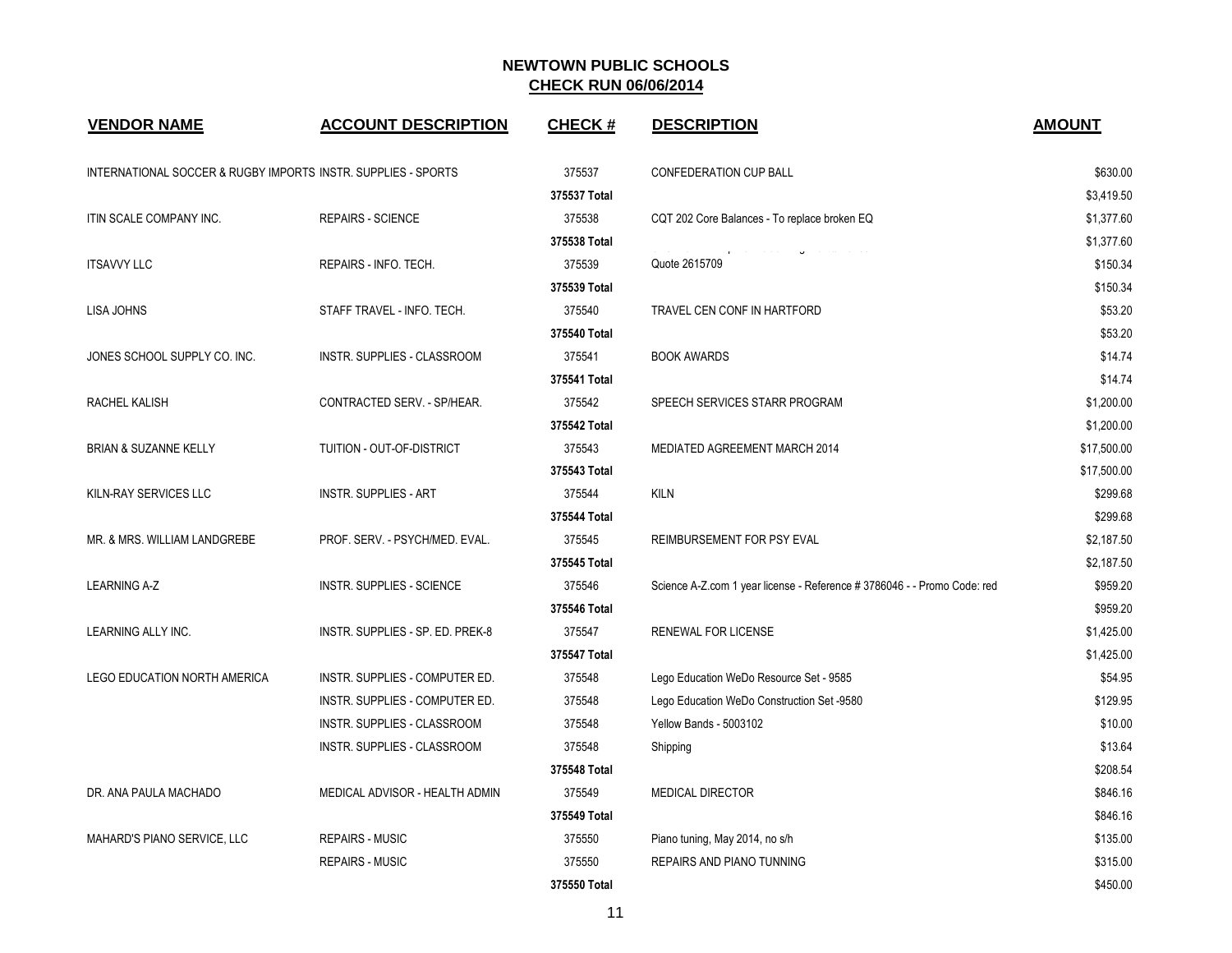| <b>VENDOR NAME</b>        | <b>ACCOUNT DESCRIPTION</b>       | <b>CHECK#</b> | <b>DESCRIPTION</b>                                                          | <b>AMOUNT</b> |
|---------------------------|----------------------------------|---------------|-----------------------------------------------------------------------------|---------------|
| <b>MAILFINANCE</b>        | EQUIP RENTAL - ADMIN.            | 375551        | LEASE AGREEMENT 2013/14 H/S                                                 | \$784.17      |
|                           | EQUIP RENTAL - BUS. SERV.        | 375551        | LEASE AGREEMENT 2013/14 C/O                                                 | \$784.17      |
| <b>MAILFINANCE</b>        | EQUIP RENTAL - BUS. SERV.        | 375551        | LEASE AGREEMENT 2013/14 C/O                                                 | \$430.53      |
|                           |                                  | 375551 Total  |                                                                             | \$1,998.87    |
| ANN MAJURE PH. D.         | PROF. SERV. - PSYCH/MED. EVAL.   | 375552        | MAPS EVAL FOR 2 NHS STUDENTS                                                | \$2,160.00    |
|                           |                                  | 375552 Total  |                                                                             | \$2,160.00    |
| <b>MAKE MUSIC</b>         | <b>INSTR. SUPPLIES - MUSIC</b>   | 375553        | EDUCATOR SUBSCRIPTION                                                       | \$420.00      |
|                           | INSTR. SUPPLIES - MUSIC          | 375553        | PRACTICE ROOM SUBSCRIPTIONS                                                 | \$132.00      |
|                           | INSTR. SUPPLIES - MUSIC          | 375553        | USB INSTRUMENTAL MICROPHONE FOR MAC/WINDOWS SMUSBIMIC                       | \$59.90       |
|                           | <b>INSTR. SUPPLIES - MUSIC</b>   | 375553        | USB VOCAL HEADPHONE/MICROPHONE FOR MAC/WINDOWS HVHMMAC                      | \$39.95       |
|                           | INSTR. SUPPLIES - MUSIC          | 375553        | <b>SHIPPING</b>                                                             | \$9.95        |
|                           |                                  | 375553 Total  |                                                                             | \$661.80      |
| W.B. MASON., INC          | OFF. SUPPLIES - BUS. SERV.       | 375554        | <b>SUPPLIES 2013/14</b>                                                     | (\$24.00)     |
|                           | OFF. SUPPLIES - BUS. SERV.       | 375554        | <b>SUPPLIES 2013/14</b>                                                     | \$101.68      |
|                           | OFF. SUPPLIES - BUS. SERV.       | 375554        | <b>SUPPLIES 2013/14</b>                                                     | \$174.99      |
|                           | OFF. SUPPLIES - BUS. SERV.       | 375554        | <b>SUPPLIES 2013/14</b>                                                     | \$86.99       |
|                           | OFF. SUPPLIES - BUS. SERV.       | 375554        | <b>SUPPLIES 2013/14</b>                                                     | \$34.47       |
|                           | <b>INSTR. SUPPLIES - SCIENCE</b> | 375554        | QRT VTA 408B VINYL TACK BULLETIN BOARD 96 X 48 WEDGEWOOD                    | \$379.90      |
|                           | INSTR. SUPPLIES - CLASSROOM      | 375554        | Supplies-see attached, folders, planners, notebooks, no shipping            | \$274.80      |
|                           | INSTR. SUPPLIES - CLASSROOM      | 375554        | BSXH412PL, 2 drawer, locking file cabinet-putty-no shipping                 | \$189.95      |
|                           | <b>INSTR. SUPPLIES - SCIENCE</b> | 375554        | Sandusky BD-10361842-07 Bookcase/file drawer price includes freight charges | \$600.00      |
|                           | INSTR. SUPPLIES - CLASSROOM      | 375554        | 3 hole punched notebook filler paper w/red margin - ROSRWC8511MP            | \$213.36      |
|                           | OTHER SUPPLIES - STAFF DEVELOP.  | 375554        | AVE-05726 White 1.5 in. Vue binders                                         | \$162.60      |
|                           |                                  | 375554 Total  |                                                                             | \$2,194.74    |
| MELIORA ACADEMY INC.      | TUITION - OUT-OF-DISTRICT        | 375555        | TUITION - OUT-OF-DISTRICT                                                   | \$28,990.00   |
|                           |                                  | 375555 Total  |                                                                             | \$28,990.00   |
| <b>METROPOLITAN MUSIC</b> | <b>REPAIRS - MUSIC</b>           | 375556        | FRANKLIN LIQUID HIDE GLUE (80Z BOTTLE) ITEM # 551199                        | \$15.90       |
|                           | <b>REPAIRS - MUSIC</b>           | 375556        | <b>BASS CLAMP SCREWS ITEM 4953</b>                                          | \$48.00       |
|                           | <b>REPAIRS - MUSIC</b>           | 375556        | <b>SHIPPING</b>                                                             | \$10.00       |
|                           |                                  | 375556 Total  |                                                                             | \$73.90       |
| MOORE MEDICAL LLC         | MEDICAL SUPPLIES - ELEM.         | 375557        | Assorted medical supplies-see attached -no shipping cost                    | \$471.82      |
|                           |                                  | 375557 Total  |                                                                             | \$471.82      |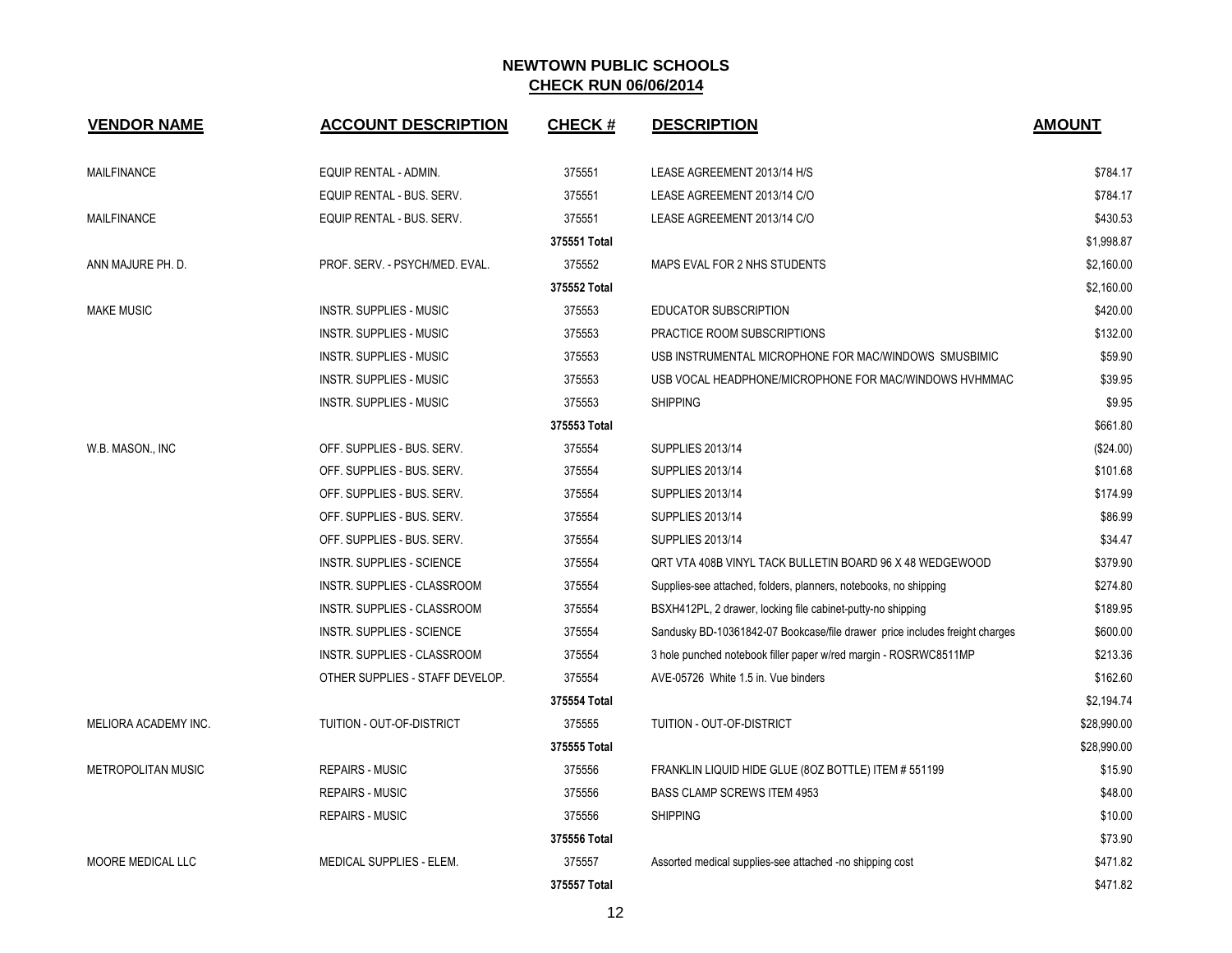| <b>VENDOR NAME</b>                                   | <b>ACCOUNT DESCRIPTION</b>          | <b>CHECK#</b> | <b>DESCRIPTION</b>                                                     | <b>AMOUNT</b> |
|------------------------------------------------------|-------------------------------------|---------------|------------------------------------------------------------------------|---------------|
| E. A. MORSE & CO. INC.                               | <b>B&amp;G SUPPLIES - CUSTODIAL</b> | 375558        | <b>GREEN SOL CLEANER - CUST SUPPLIES</b>                               | \$577.72      |
|                                                      |                                     | 375558 Total  |                                                                        | \$577.72      |
| MUSIC & ARTS CENTER, INC.                            | <b>REPAIRS - MUSIC</b>              | 375559        | For instrument repair throughout the school year. No shipping charges. | \$74.65       |
|                                                      |                                     | 375559 Total  |                                                                        | \$74.65       |
| MUSIC TIME INC.                                      | INSTR. SUPPLIES - MUSIC             | 375560        | Instructional supplies - attached                                      | \$735.20      |
|                                                      | <b>INSTR. SUPPLIES - MUSIC</b>      | 375560        | Shipping                                                               | \$21.55       |
|                                                      |                                     | 375560 Total  |                                                                        | \$756.75      |
| <b>NCS PEARSON INC.</b>                              | INSTR. SUPPLIES - PSYCH.            | 375561        | BASC-2 #30032                                                          | \$99.00       |
|                                                      | INSTR. SUPPLIES - PSYCH.            | 375561        | BASC-2 #30031                                                          | \$99.00       |
|                                                      | INSTR. SUPPLIES - PSYCH.            | 375561        | BASC-2 #30034                                                          | \$99.00       |
|                                                      | INSTR. SUPPLIES - PSYCH.            | 375561        | BASC-2 #30035                                                          | \$99.00       |
|                                                      | INSTR. SUPPLIES - PSYCH.            | 375561        | <b>SHIPPING</b>                                                        | \$23.76       |
|                                                      |                                     | 375561 Total  |                                                                        | \$419.76      |
| THE NEAT CENTER AT OAK HILL                          | REPAIRS - SP/HEAR.                  | 375562        | NEAT CENTER EVALUATION 9170                                            | \$125.00      |
|                                                      |                                     | 375562 Total  |                                                                        | \$125.00      |
| NEW ENGLAND CTR FOR CHILDREN                         | TUITION - OUT-OF-DISTRICT           | 375563        | TUITION - OUT-OF-DISTRICT                                              | \$14,804.99   |
|                                                      |                                     | 375563 Total  |                                                                        | \$14,804.99   |
| NEW ENGLAND FITNESS DISTRIBUTORS INC. REPAIRS - P.E. |                                     | 375564        | PREVENTATIVE MAINTENANCE CONTRACT                                      | \$573.50      |
|                                                      |                                     | 375564 Total  |                                                                        | \$573.50      |
| NEWTOWN BOARD OF EDUCATION                           | MEDICAL INS. PREMIUMS               | 375565        | <b>LONG TERM DISABILITY</b>                                            | \$3,366.88    |
|                                                      | <b>ADMINISTRATION FEES</b>          | 375565        | <b>DENTAL ADM</b>                                                      | \$2,935.00    |
|                                                      | <b>ADMINISTRATION FEES</b>          | 375565        | RETIREE ADM FEE MAY 2014                                               | \$215.00      |
|                                                      | <b>ADMINISTRATION FEES</b>          | 375565        | COBRAADM FEE JUNE 2014                                                 | \$300.00      |
|                                                      | LIFE INSURANCE                      | 375565        | AD&D PREMIUM                                                           | \$1,233.38    |
|                                                      | LIFE INSURANCE                      | 375565        | LIFE PREMIUM                                                           | \$6,166.88    |
|                                                      |                                     | 375565 Total  |                                                                        | \$14,217.14   |
| NEWTOWN CULINARY                                     | CONTRACTED SERV. - WORLD LANG.      | 375566        | NEWTOWN CULINARY REFRESHMENTS FOR THE WLHS INDUCTION                   | \$300.00      |
|                                                      | CONTRACTED SERV. - WORLD LANG.      | 375566        | NEWTOWN CULINARY AFRICAN LUNCHEON FOR STUDENTS                         | \$500.00      |
|                                                      | <b>INSTR. SUPPLIES - GUIDANCE</b>   | 375566        | Lunch for Newtown Scholarship Association Interview Committee          | \$120.00      |
|                                                      |                                     | 375566 Total  |                                                                        | \$920.00      |
| NEWTOWN GREENERY                                     | OFF. SUPPLIES - PUPIL SERV.         | 375567        | ARRANGEMENTS                                                           | \$128.00      |
|                                                      |                                     | 375567 Total  |                                                                        | \$128.00      |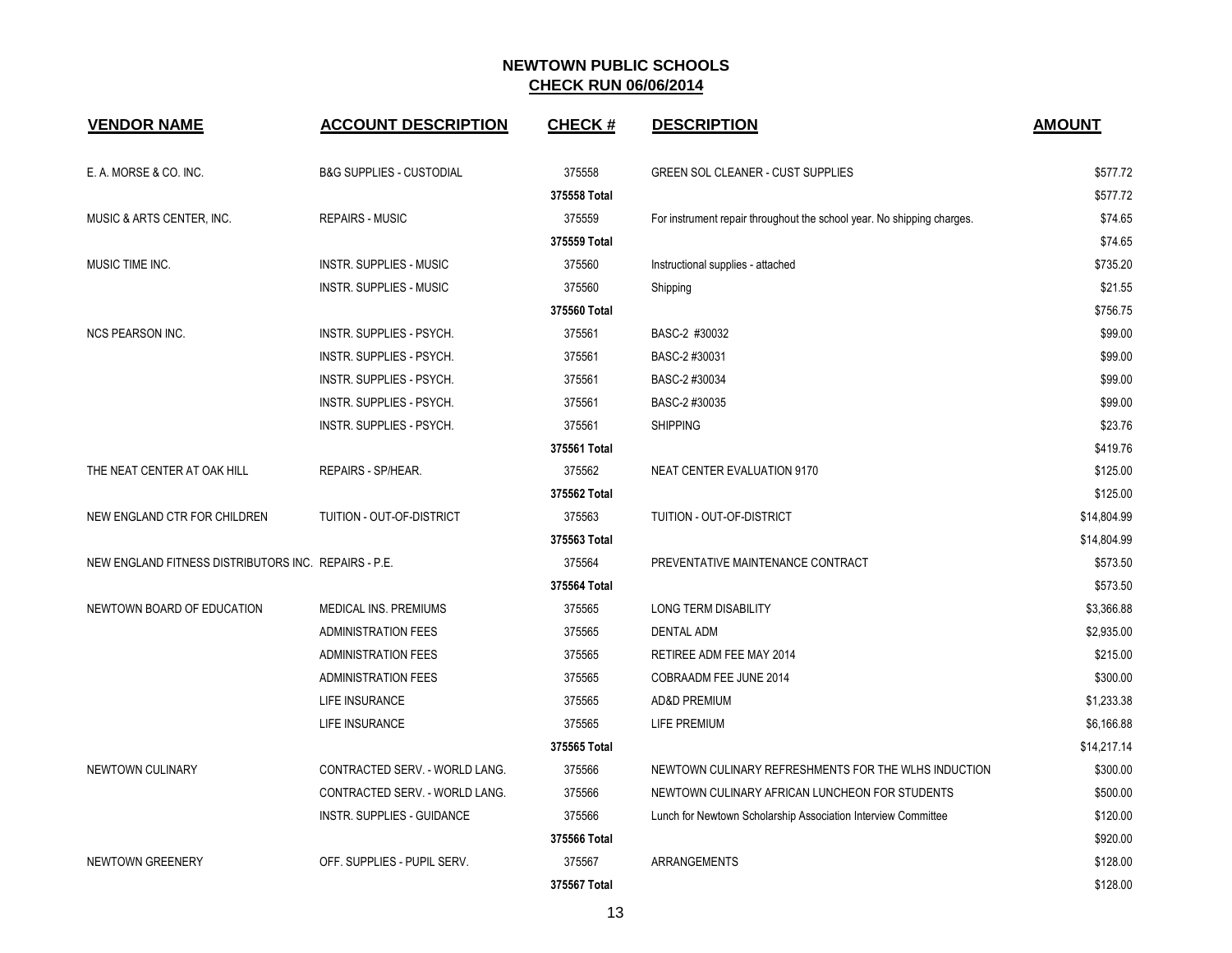| <b>VENDOR NAME</b>                | <b>ACCOUNT DESCRIPTION</b>     | <b>CHECK#</b> | <b>DESCRIPTION</b>                                        | <b>AMOUNT</b> |
|-----------------------------------|--------------------------------|---------------|-----------------------------------------------------------|---------------|
| NEWTOWN HIGH SCHOOL               | PROF. SERV. - TRANSITIONAL     | 375568        | <b>TRANSIITON SALARIES NHS STUDENTS</b>                   | \$664.50      |
|                                   |                                | 375568 Total  |                                                           | \$664.50      |
|                                   | INSTR. SUPPLIES - GUIDANCE     | 375569        | Proctor Payment - SAT, Saturday, May 3, 2014              | \$1,914.49    |
|                                   |                                | 375569 Total  |                                                           | \$1,914.49    |
| NEWTOWN YOUTH AND FAMILY SERVICES | CONTRACTED SERV. - CLASSROOM   | 375570        | HOMEWORK CLUB AT M/S & RIS 2013/14                        | \$5,000.00    |
|                                   |                                | 375570 Total  |                                                           | \$5,000.00    |
| ON-SITE SHREDDING                 | CONTRACTED SERV. - BUS. SERV.  | 375571        | SHREDDING SERV AT C/O 2013/14                             | \$35.00       |
|                                   |                                | 375571 Total  |                                                           | \$35.00       |
| ORIGO EDUCATION                   | INSTR. SUPPLIES - CLASSROOM    | 375572        | #Bla 2020 Origo Blank Cubes                               | \$59.85       |
|                                   | INSTR. SUPPLIES - CLASSROOM    | 375572        | MEM Set mathemental Set gr 1-5                            | \$128.48      |
|                                   | INSTR. SUPPLIES - CLASSROOM    | 375572        | MYM Set Mathematics for Young Minds                       | \$94.35       |
|                                   | INSTR. SUPPLIES - CLASSROOM    | 375572        | shipping                                                  | \$28.27       |
|                                   |                                | 375572 Total  |                                                           | \$310.95      |
| PALOS SPORTS INC.                 | INSTR. SUPPLIES - P.E.         | 375573        | Instructional supplies - see attached - Quote #173026-00  | \$150.71      |
|                                   | INSTR. SUPPLIES - P.E.         | 375573        | Shipping                                                  | \$15.99       |
|                                   | INSTR. SUPPLIES - P.E.         | 375573        | Instructional supplies - see attached - Quote # 173026-00 | \$157.61      |
|                                   |                                | 375573 Total  |                                                           | \$324.31      |
| PASCO SCIENTIFIC                  | <b>REPAIRS - SCIENCE</b>       | 375574        | SF 9569 AMMETERS- To replace broken EQ                    | \$839.00      |
|                                   |                                | 375574 Total  |                                                           | \$839.00      |
| PC & MAC EXCHANGE                 | REPAIRS - INFO. TECH.          | 375575        | Dell DR160 Replacement keyboard D630 - Part # 1084389     | \$140.00      |
|                                   | REPAIRS - INFO. TECH.          | 375575        |                                                           | \$12.00       |
|                                   |                                | 375575 Total  |                                                           | \$152.00      |
| J.W. PEPPER & SON INC.            | <b>INSTR. SUPPLIES - MUSIC</b> | 375576        | <b>MUSIC SUPPLIES</b>                                     | \$50.05       |
|                                   | <b>INSTR. SUPPLIES - MUSIC</b> | 375576        | <b>MUSIC SUPPLIES</b>                                     | \$14.95       |
|                                   | <b>INSTR. SUPPLIES - MUSIC</b> | 375576        | <b>MUSIC SUPPLIES</b>                                     | \$11.99       |
|                                   | INSTR. SUPPLIES - MUSIC        | 375576        | <b>MUSIC SUPPLIES</b>                                     | \$11.95       |
|                                   |                                | 375576 Total  |                                                           | \$88.94       |
| PETTY CASH                        | OFF. SUPPLIES - ADMIN.         | 375577        | MEETING SUPPLIES                                          | \$104.00      |
|                                   |                                | 375577 Total  |                                                           | \$104.00      |
| PITSCO EDUCATION                  | INSTR. SUPPLIES - TECH. ED     | 375578        | Balloon Tissue Paper 480Pack, Item W53743                 | \$276.00      |
|                                   | INSTR. SUPPLIES - TECH. ED     | 375578        | Shipping                                                  | \$41.01       |
|                                   |                                | 375578 Total  |                                                           | \$317.01      |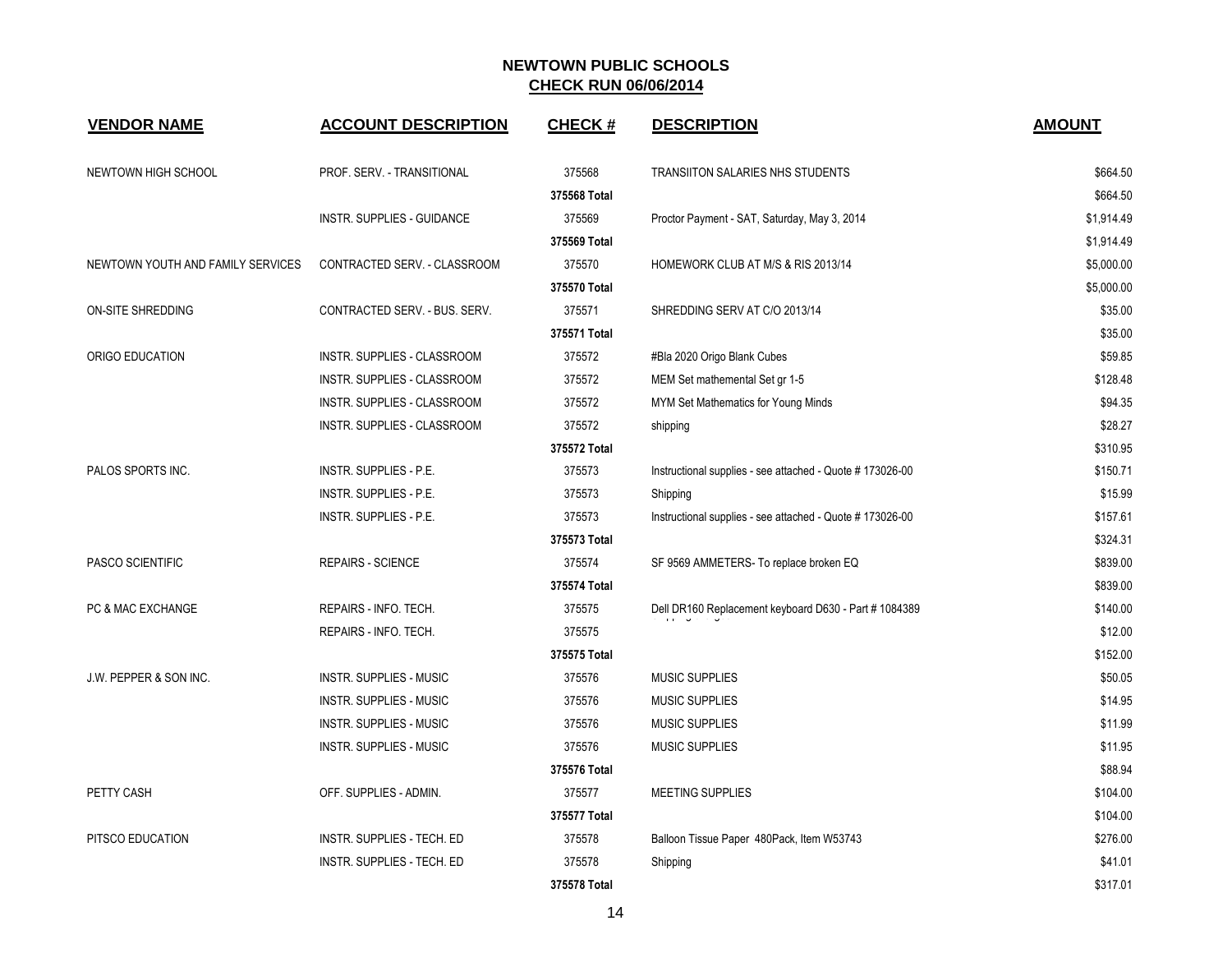| <b>VENDOR NAME</b>               | <b>ACCOUNT DESCRIPTION</b>       | <b>CHECK#</b> | <b>DESCRIPTION</b>                                     | <b>AMOUNT</b> |
|----------------------------------|----------------------------------|---------------|--------------------------------------------------------|---------------|
| PYRAMID SCHOOL PRODUCTS          | OFF. SUPPLIES - ADMIN.           | 375579        | <b>BLACK SHARPIE-30001</b>                             | \$15.48       |
|                                  | OFF. SUPPLIES - ADMIN.           | 375579        | BLUE SHARPIE-30003                                     | \$15.48       |
|                                  | OFF. SUPPLIES - ADMIN.           | 375579        | RED SHARPIE-30002- BID- CREC 201415                    | \$15.48       |
|                                  | OFF. SUPPLIES - ADMIN.           | 375579        | <b>SHIPPING</b>                                        | \$12.99       |
|                                  | OFF. SUPPLIES - ADMIN.           | 375579        | BOX SEALING CLEAR ROLL-3710                            | \$4.30        |
|                                  | OFF. SUPPLIES - ADMIN.           | 375579        | MAGIC MENDING 1 CORE-3/4 X 1296 ROLL-6200              | \$36.00       |
|                                  | OFF. SUPPLIES - ADMIN.           | 375579        | MASKING 3 CORE 3/4 X60 ROLL 3M -CP105                  | \$180.00      |
|                                  | OFF. SUPPLIES - ADMIN.           | 375579        | TAPE DISPENSER- DESK 1111582                           | \$3.56        |
|                                  |                                  | 375579 Total  |                                                        | \$283.29      |
| QUILL CORPORATION                | OTHER SUPPLIES - CONT. ED.       | 375580        | See Attached NO SHIPPING                               | \$423.80      |
|                                  | <b>INSTR. SUPPLIES - MATH</b>    | 375580        | Brother DR 350 Replacement Drum Cartridge - 901 DR350  | \$113.39      |
|                                  | <b>INSTR. SUPPLIES - MATH</b>    | 375580        | Ultra flair felt tip markers Free shipping             | \$13.59       |
|                                  |                                  | 375580 Total  |                                                        | \$550.78      |
| <b>READ NATURALLY</b>            | TEXTBOOKS - CURR. DEVELOP.       | 375581        | Server Based Level 3.5-- SEL2035                       | \$399.00      |
|                                  | TEXTBOOKS - CURR. DEVELOP.       | 375581        | Server Based Level 4.0---SEL2040                       | \$399.00      |
|                                  | TEXTBOOKS - CURR. DEVELOP.       | 375581        | <b>SHIPPING</b>                                        | \$20.00       |
|                                  |                                  | 375581 Total  |                                                        | \$818.00      |
| THE READING & WRITING PROJECT    | STAFF TRAIN. - STAFF DEVELOP.    | 375582        | Monthly Training with Columbia Reading/Writing Project | \$1,800.00    |
|                                  | STAFF TRAIN. - STAFF DEVELOP.    | 375582        | Monthly Training with Columbia Reading/Writing Project | \$3,600.00    |
|                                  | STAFF TRAIN. - STAFF DEVELOP.    | 375582        | Monthly Training with Columbia Reading/Writing Project | \$1,800.00    |
|                                  | STAFF TRAIN. - STAFF DEVELOP.    | 375582        | Monthly Training with Columbia Reading/Writing Project | \$1,800.00    |
|                                  | STAFF TRAIN. - STAFF DEVELOP.    | 375582        | Monthly Training with Columbia Reading/Writing Project | \$3,600.00    |
|                                  | STAFF TRAIN. - STAFF DEVELOP.    | 375582        | Monthly Training with Columbia Reading/Writing Project | \$1,800.00    |
|                                  | STAFF TRAVEL - STAFF DEVELOP.    | 375582        | COLUMBIA PRESENTERS TO ASSIGNED SCHOOLS                | \$36.60       |
|                                  | STAFF TRAVEL - STAFF DEVELOP.    | 375582        | COLUMBIA PRESENTERS TO ASSIGNED SCHOOLS                | \$101.92      |
|                                  | STAFF TRAVEL - STAFF DEVELOP.    | 375582        | COLUMBIA PRESENTERS TO ASSIGNED SCHOOLS                | \$36.74       |
|                                  | STAFF TRAVEL - STAFF DEVELOP.    | 375582        | COLUMBIA PRESENTERS TO ASSIGNED SCHOOLS                | \$654.56      |
|                                  | STAFF TRAVEL - STAFF DEVELOP.    | 375582        | COLUMBIA PRESENTERS TO ASSIGNED SCHOOLS                | \$50.96       |
|                                  |                                  | 375582 Total  |                                                        | \$15,280.78   |
| <b>RENAISSANCE LEARNING INC.</b> | <b>INSTR. SUPPLIES - READING</b> | 375583        | STAR Reading Enterprise Sub. Renewal                   | \$2,804.40    |
|                                  |                                  | 375583 Total  |                                                        | \$2,804.40    |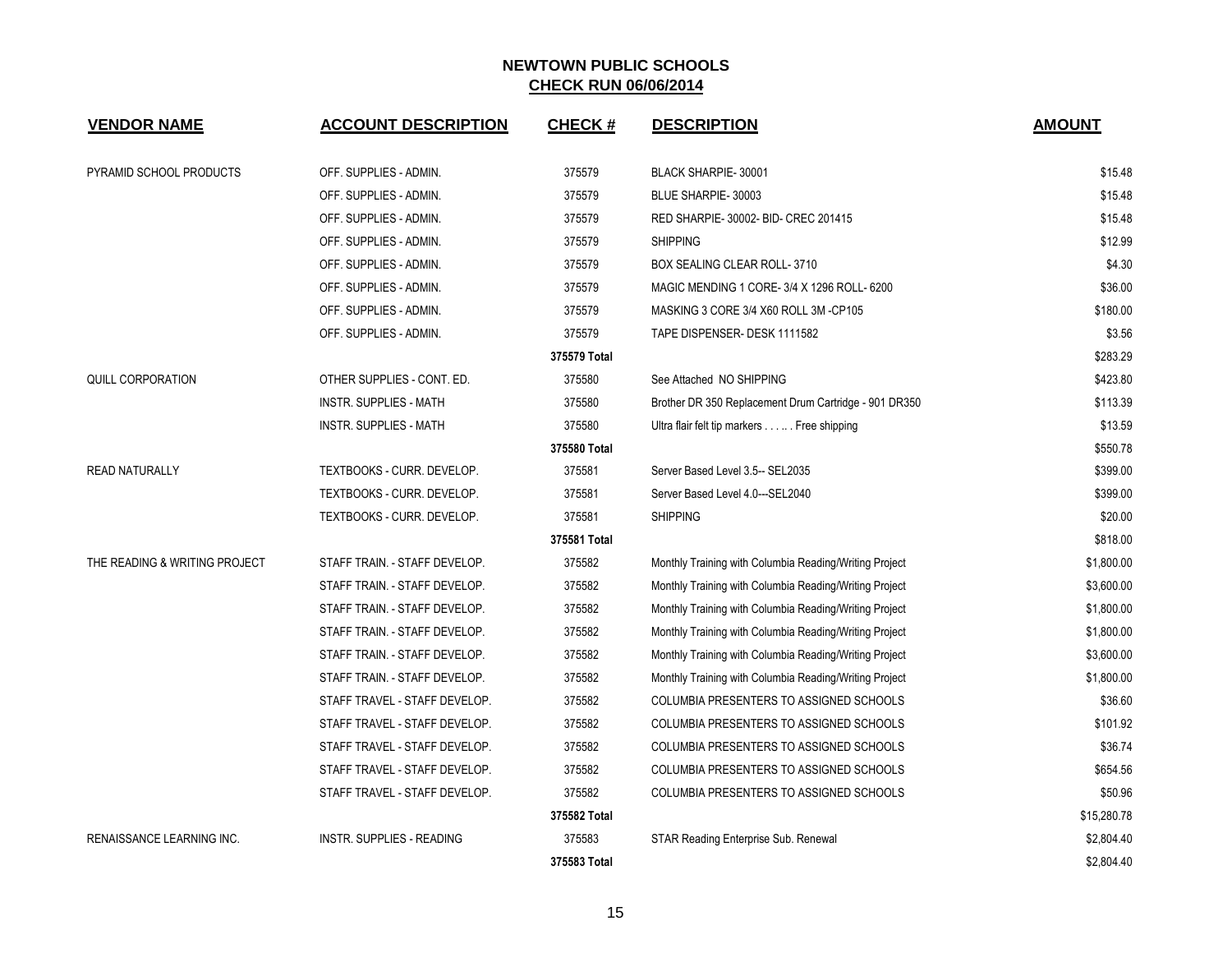| <b>VENDOR NAME</b>                | <b>ACCOUNT DESCRIPTION</b>      | <b>CHECK#</b> | <b>DESCRIPTION</b>                                                  | <b>AMOUNT</b> |
|-----------------------------------|---------------------------------|---------------|---------------------------------------------------------------------|---------------|
| <b>MARY LOU RICCIO</b>            | STAFF TRAVEL - PUPIL SERV.      | 375584        | TRAVEL JAN - MAY 2014 JOB COACH                                     | \$246.00      |
|                                   |                                 | 375584 Total  |                                                                     | \$246.00      |
| RIDDELL/ ALL AMERICAN SPORTS CORP | <b>REPAIRS - SPORTS</b>         | 375585        | RECONDITIONING OF UNIFORMS                                          | \$5,716.05    |
|                                   |                                 | 375585 Total  |                                                                     | \$5,716.05    |
| <b>RING'S END</b>                 | INSTR. SUPPLIES - C.W.E.        | 375586        | 6X6X8 PRESUURED TREATED LUMBER                                      | \$24.99       |
|                                   | INSTR. SUPPLIES - C.W.E.        | 375586        | 2x6x10 PRESSURE TREATED LUMBER                                      | \$270.00      |
|                                   | INSTR. SUPPLIES - C.W.E.        | 375586        | 2X2X8 PRESSURE TREATED LUMBER                                       | \$25.92       |
|                                   |                                 | 375586 Total  |                                                                     | \$320.91      |
| NELSON M. SANTOS                  | STAFF TRAVEL - INFO. TECH.      | 375587        | TRAVEL MAY 2014                                                     | \$70.00       |
|                                   |                                 | 375587 Total  |                                                                     | \$70.00       |
| SCHOOL HEALTH CORPORATION         | <b>MEDICAL SUPPLIES - ELEM.</b> | 375588        | Assorted medical supplies for Hawley, Sandy Hook and Frasier Woods. | \$1,846.24    |
|                                   |                                 | 375588 Total  |                                                                     | \$1,846.24    |
| NANCY SCHWARTZ, DR.               | PROF. SERV. - SP/HEAR.          | 375589        | NHS ZK SPEECH EVAL                                                  | \$1,800.00    |
|                                   |                                 | 375589 Total  |                                                                     | \$1,800.00    |
| SHI INTERNATIONAL CORP.           | EQUIPMENT - INFO. TECH.         | 375590        | ThinkPad X131E Intel 3367-CTO #3367CTO                              | \$6,177.92    |
|                                   | EQUIPMENT - INFO. TECH.         | 375590        |                                                                     | \$792.00      |
|                                   |                                 | 375590 Total  |                                                                     | \$6,969.92    |
| <b>GREG SIMON</b>                 | STAFF TRAVEL - SPORTS           | 375591        | <b>TRAVEL ATHLETIC EVENTS</b>                                       | \$220.35      |
|                                   | STAFF TRAVEL - SPORTS           | 375591        | TRAVEL ATHLETIC EVENTS                                              | \$638.96      |
|                                   |                                 | 375591 Total  |                                                                     | \$859.31      |
| <b>STACI STAMM</b>                | STAFF TRAIN. - CLASSROOM        | 375592        | NIKON PROF, DEVELOPMENT PHOTO SEMINAR                               | \$308.00      |
|                                   |                                 | 375592 Total  |                                                                     | \$308.00      |
| JOHN STANLEY OFFICE EQUIPMENT     | REPAIRS - INFO. TECH.           | 375593        | Repair Epson MRSFOX029L NMS A20NO SHIPPING                          | \$344.47      |
|                                   |                                 | 375593 Total  |                                                                     | \$344.47      |
| STAPLES CREDIT PLAN               | INSTR. SUPPLIES - SOC. STUDIES  | 375594        | ITEM 125328, MODEL 30001 - SHARPIE FINE POINT PERMANENT MARKER      | \$27.16       |
|                                   | INSTR. SUPPLIES - SOC. STUDIES  | 375594        | ITEM 812069, MODEL 810K20 SCOTCH 810 MAGIC TAPE REFILL ROLLS        | \$79.98       |
|                                   | INSTR. SUPPLIES - SOC. STUDIES  | 375594        | ITEM 500850, MODEL 08888 AVERY LARGE MARKERS, CHISEL TIP, BLACK     | \$23.76       |
|                                   | INSTR. SUPPLIES - SOC. STUDIES  | 375594        | ITEM 393382 MODEL 10602 STAPLES #2 MAGNETIC BULLDOG CLIPS 3/PK      | \$4.79        |
|                                   | INSTR. SUPPLIES - SOC. STUDIES  | 375594        | ITEM 49089, MODEL 97174 - VERBATIM, 50/pk 4.7GB DVD+R LIFE SERIES   | \$52.96       |
|                                   | INSTR. SUPPLIES - SOC. STUDIES  | 375594        | ITEM 475993, MODEL 94691- VERBATIM 50/PK CD-R 80 MIN 700 MB         | \$44.96       |
|                                   | INSTR. SUPPLIES - SOC. STUDIES  | 375594        | ITEM 459599, MODEL 122257-STAPLES CD/DVD ENVELOPES, WHITE 50/PK     | \$31.16       |
|                                   | INSTR. SUPPLIES - SOC. STUDIES  | 375594        | ITEM 768308 MODEL 16873, STAPLES ONE-TOUCH DX-3 DESKTOP FLAT        | \$10.39       |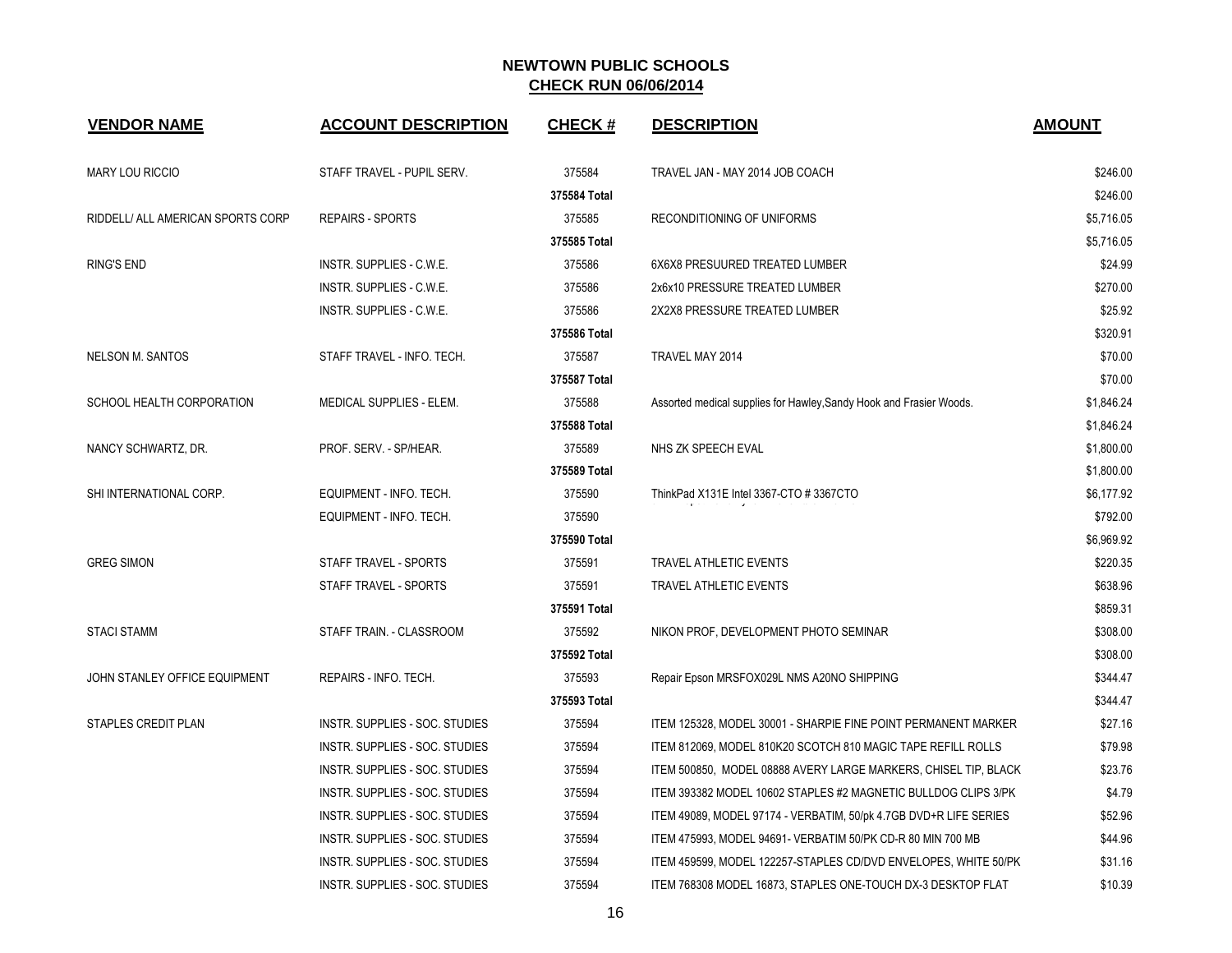| <b>VENDOR NAME</b>              | <b>ACCOUNT DESCRIPTION</b>        | <b>CHECK#</b> | <b>DESCRIPTION</b>                                               | <b>AMOUNT</b> |
|---------------------------------|-----------------------------------|---------------|------------------------------------------------------------------|---------------|
| STAPLES CREDIT PLAN             | INSTR. SUPPLIES - SOC. STUDIES    | 375594        | 923447 SPLENDA SWEETENER 700/BOX                                 | \$28.79       |
|                                 | INSTR. SUPPLIES - SOC. STUDIES    | 375594        | ITEM DXEFH517 DIXIE HEAVYWEIGHT PLASTIC FORK, BLACK, 1000/CARTON | \$34.79       |
|                                 | INSTR. SUPPLIES - SOC. STUDIES    | 375594        | ITEM DXETH517 DIXIE HEAVYWEIGHT PLASTIC TEASPOON,                | \$37.99       |
|                                 | INSTR. SUPPLIES - SOC. STUDIES    | 375594        | ITEM 445267 PUFFS BASIC FACIAL TISSUES 2-PLY, 3 PACK, 3 BOXES/PK | \$39.90       |
|                                 | INSTR. SUPPLIES - SOC. STUDIES    | 375594        | ITEM 950423 LYSOL DISINFECTING WIPES 3 PK                        | \$27.96       |
|                                 | INSTR. SUPPLIES - SOC. STUDIES    | 375594        | ITEM 103937 AIR WICK SCENTED OIL WARMER REFILL, VANILLA 2 PK.    | \$20.07       |
|                                 | INSTR. SUPPLIES - SOC. STUDIES    | 375594        | ITEM 901719 SOLO HOT CUPS                                        | \$9.18        |
|                                 | INSTR. SUPPLIES - SOC. STUDIES    | 375594        | 331273 DIXIE PATHWAYS MEDICUM WEIGHT PAPER PLATES, 5 7/8         | \$32.19       |
|                                 | INSTR. SUPPLIES - SOC. STUDIES    | 375594        | ITEM 373980 VANITY FAIR EVERYDAY NAPKINS, 400/PACK               | \$9.89        |
|                                 | INSTR. SUPPLIES - SOC. STUDIES    | 375594        | ITEM 853439 KEURIG K-CUP COFFEE PEOPLE ORIGINAL SHOP COFFEE      | \$479.60      |
|                                 | INSTR. SUPPLIES - SOC. STUDIES    | 375594        | ITEM 470743 COFFEE-MATE LIQUID COFFEE CREAMER SINGLES, ORIGINAL  | \$11.98       |
|                                 | INSTR. SUPPLIES - SOC. STUDIES    | 375594        | ITEM 424961 COFFEE-MATE LIQUID COFFEE CREAMER SINGLES, FRENCH    | \$12.98       |
|                                 | INSTR. SUPPLIES - SOC. STUDIES    | 375594        | ITEM 488300 WET ONES ANTIBACT. HAND                              | \$44.90       |
|                                 | INSTR. SUPPLIES - SOC. STUDIES    | 375594        | <b>ITEM 778674 BERKLEY DQUARE WOODEN S</b>                       | \$2.99        |
|                                 | <b>INSTR. SUPPLIES - TECH. ED</b> | 375594        | CARD STOCK, 110 pound Item 490887, 8.5 X 11 inch. Free shipping  | \$168.19      |
|                                 | INSTR. SUPPLIES - ENGLISH         | 375594        | RAC80420 80420 AIRWICK                                           | \$5.99        |
|                                 | INSTR. SUPPLIES - ENGLISH         | 375594        | RAC80095 80095 AIRWICK                                           | \$5.99        |
|                                 | INSTR. SUPPLIES - ENGLISH         | 375594        | RAC82722 82733 AIRWICK                                           | \$5.99        |
|                                 | INSTR. SUPPLIES - ENGLISH         | 375594        | 939850 MODEL 11967 SILVER MESH STACKABLE TRAY                    | \$59.96       |
|                                 |                                   | 375594 Total  |                                                                  | \$1,314.49    |
| STATE OF CONNECTICUT            | B. & G. REPAIRS - S.H.            | 375595        | 085-0002/1 CHALK HILL                                            | \$240.00      |
|                                 |                                   | 375595 Total  |                                                                  | \$240.00      |
| <b>SUBURBAN STATIONERS INC.</b> | INSTR. SUPPLIES - CLASSROOM       | 375596        | Ready Index Dividers, Avery AVE 11131-CREC-no shipping           | \$53.50       |
|                                 |                                   | 375596 Total  |                                                                  | \$53.50       |
| THE TAFT EDUCATIONAL CENTER     | STAFF TRAIN. - CLASSROOM          | 375597        | AP FRENCH LANGUAGE AN CULTURE                                    | \$2,700.00    |
|                                 |                                   | 375597 Total  |                                                                  | \$2,700.00    |
| <b>TESTA REFRIGERATION, LLC</b> | <b>REPAIRS - CAFETERIA</b>        | 375598        | <b>TRAULSEN REPAIR</b>                                           | \$190.00      |
|                                 |                                   | 375598 Total  |                                                                  | \$190.00      |
| <b>TESTA REFRIGERATION, LLC</b> | <b>REPAIRS - CAFETERIA</b>        | 375599        | <b>EQUIP &amp; MATERIALS DEPOSIT</b>                             | \$2,000.00    |
|                                 |                                   | 375599 Total  |                                                                  | \$2,000.00    |
| <b>TORRCO</b>                   | <b>B&amp;G SUPPLIES - MAINT.</b>  | 375600        | BEARING ASSEMBLY, NIPPLES, VENT KIT - PLUMB SUPPLIES             | \$320.59      |
|                                 | <b>B&amp;G SUPPLIES - MAINT.</b>  | 375600        | BEARING ASSEMBLY, NIPPLES, VENT KIT - PLUMB SUPPLIES             | \$168.80      |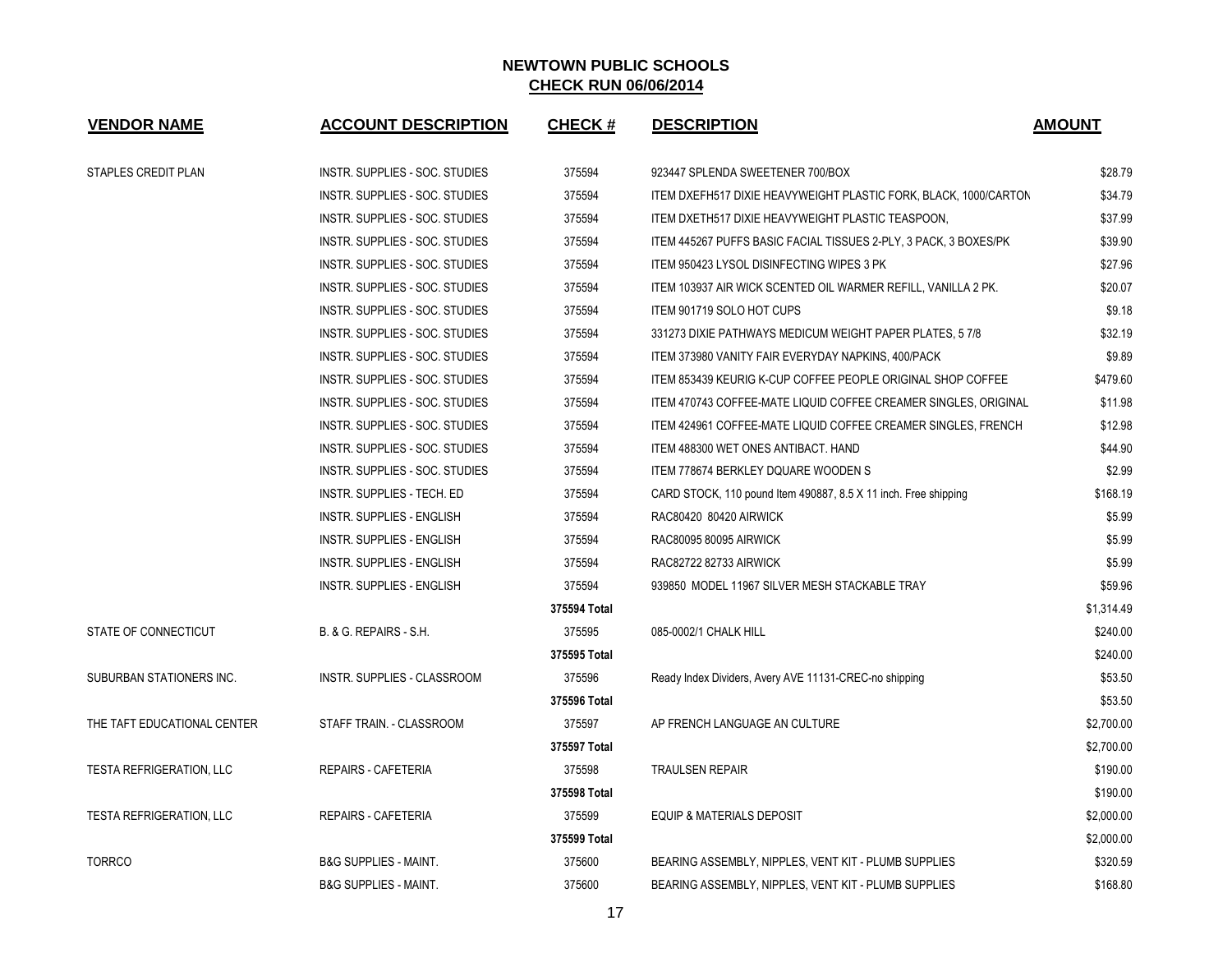| <b>VENDOR NAME</b>                                        | <b>ACCOUNT DESCRIPTION</b>         | <b>CHECK#</b> | <b>DESCRIPTION</b>                                                         | <b>AMOUNT</b> |
|-----------------------------------------------------------|------------------------------------|---------------|----------------------------------------------------------------------------|---------------|
| <b>TORRCO</b>                                             | <b>B&amp;G SUPPLIES - MAINT.</b>   | 375600        | BEARING ASSEMBLY, NIPPLES, VENT KIT - PLUMB SUPPLIES                       | \$67.32       |
|                                                           | <b>B&amp;G SUPPLIES - MAINT.</b>   | 375600        | BEARING ASSEMBLY, NIPPLES, VENT KIT - PLUMB SUPPLIES                       | \$25.55       |
|                                                           |                                    | 375600 Total  |                                                                            | \$582.26      |
| TOWN OF NEWTOWN                                           | <b>DENTAL CLAIMS</b>               | 375601        | DENTAL SELF-FUNDED 2013/14                                                 | \$20,131.31   |
|                                                           |                                    | 375601 Total  |                                                                            | \$20,131.31   |
| USI EDUCATION & GOVERNMENT SALES                          | <b>INSTR. SUPPLIES - CLASSROOM</b> | 375602        | Value Wrap Roll Film, SKU 7669, 1.5 Mil, 500 feet,                         | \$243.60      |
|                                                           | INSTR. SUPPLIES - CLASSROOM        | 375602        | Shipping and Handling charges                                              | \$42.99       |
|                                                           |                                    | 375602 Total  |                                                                            | \$286.59      |
| KARLA N. VAZQUEZ                                          | STAFF TRAVEL - SOC. WORKERS        | 375603        | <b>TRAVEL EVALUATION</b>                                                   | \$81.76       |
|                                                           |                                    | 375603 Total  |                                                                            | \$81.76       |
| <b>VERIZON WIRELESS</b>                                   | <b>TELEPHONE &amp; CABLE</b>       | 375604        | TELPH 2013/14                                                              | \$1,111.58    |
|                                                           |                                    | 375604 Total  |                                                                            | \$1,111.58    |
| VEX ROBOTICS, INC.                                        | INSTR. SUPPLIES - TECH ED.         | 375605        | DRIVE SHAFT-SHAFT COLLAR- ALLEN WRENCH- DRIVE SHAFT BAR                    | \$166.74      |
|                                                           |                                    | 375605 Total  |                                                                            | \$166.74      |
| WEST MUSIC COMPANY INC.                                   | <b>REPAIRS - MUSIC</b>             | 375606        | Studio 49 G1 rosewood replacement b                                        | \$37.50       |
|                                                           | <b>REPAIRS - MUSIC</b>             | 375606        | Studio 49 AM-05 tubing S/A # 255133                                        | \$26.50       |
|                                                           | <b>REPAIRS - MUSIC</b>             | 375606        | Studio 49 AM-03 nails/pins # 257884                                        | \$20.50       |
|                                                           | <b>REPAIRS - MUSIC</b>             | 375606        | Hamel 198 10 in Petite Baton # 500001                                      | \$27.00       |
|                                                           | <b>REPAIRS - MUSIC</b>             | 375606        | shipping                                                                   | \$12.95       |
|                                                           |                                    | 375606 Total  |                                                                            | \$124.45      |
| THE H.W. WILSON COMPANY                                   | <b>SUPPLIES - LIBRARY</b>          | 375607        | Children's Core Collection, 2013 Edition. No shipping as per quote ICT099. | \$225.00      |
|                                                           |                                    | 375607 Total  |                                                                            | \$225.00      |
| WISE LEARNING SPECIALIZED LEARNING CTR TUTORS - HOMEBOUND |                                    | 375608        | SPECIALIZED READING PROGRAM NMS, NHS STUDENTS                              | \$4,400.00    |
|                                                           |                                    | 375608 Total  |                                                                            | \$4,400.00    |
| WORLD BOOK INC.                                           | CONTRACTED SERV. - LIBRARY         | 375609        | On-line school edition - Worldbook Quote #CQ57422013                       | \$284.52      |
|                                                           |                                    | 375609 Total  |                                                                            | \$284.52      |
| YALE UNIVERSITY SCHOOL OF MEDICINE                        | TUITION - OUT-OF-DISTRICT          | 375610        | TUITION - OUT-OF-DISTRICT                                                  | \$4,512.00    |
|                                                           |                                    | 375610 Total  |                                                                            | \$4,512.00    |
| YANKEEGAS                                                 | PROPANE & NATURAL GAS - HAW.       | 375611        | GAS 57890556004                                                            | \$1,039.68    |
|                                                           | PROPANE & NATURAL GAS - RIS.       | 375611        | GAS 57526160064                                                            | \$296.91      |
|                                                           | PROPANE & NATURAL GAS - RIS.       | 375611        | GAS 57410220032                                                            | \$2,783.30    |
|                                                           | PROPANE & NATURAL GAS - RIS.       | 375611        | GAS 57410220032                                                            | \$2,341.27    |